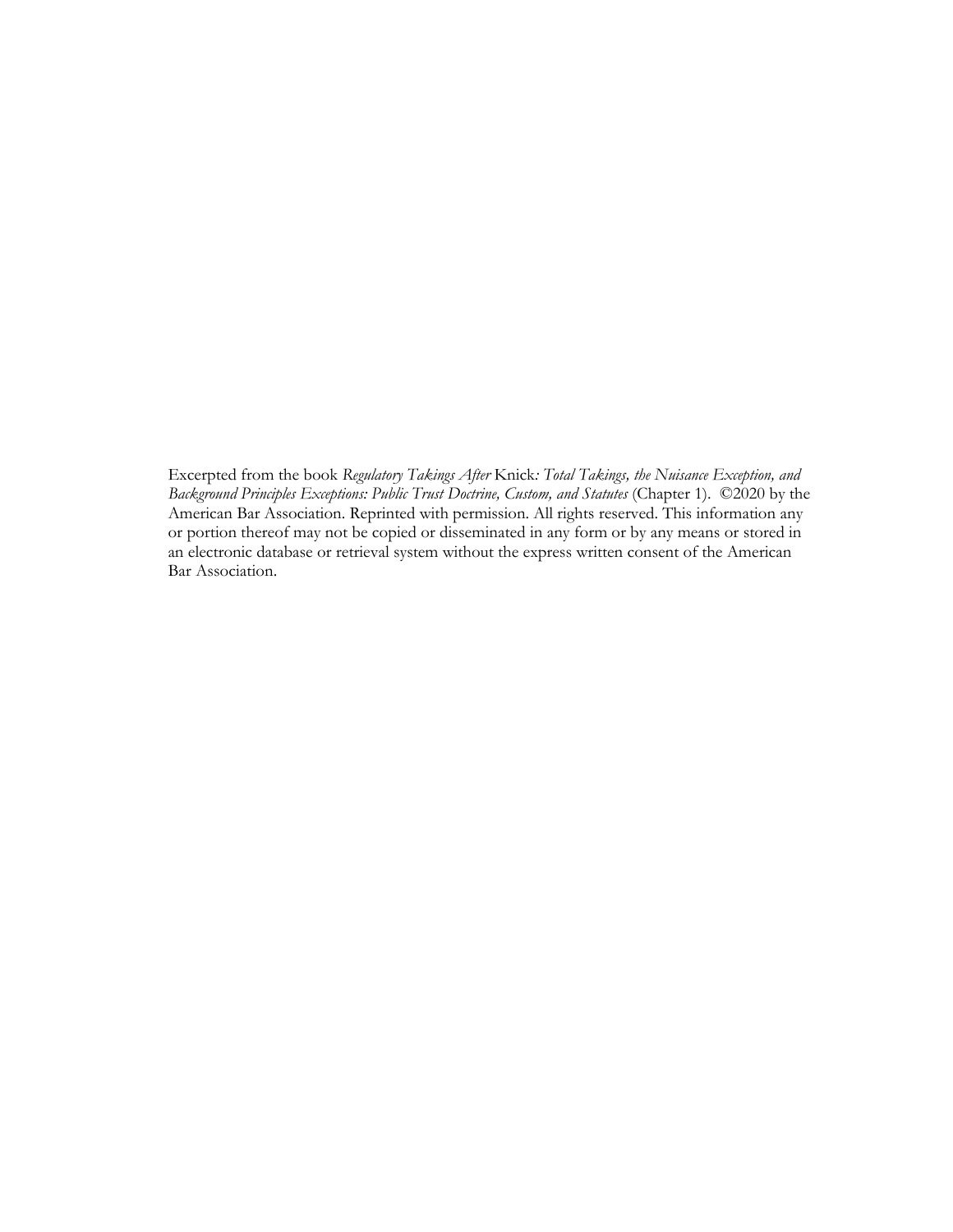# CHAPTER 1

⊕

# Regulatory Taking, Ripeness, and Categorical Takings after *Lucas*

# A. Takings: An Overview

Property rights, and in particular rights in land, have always been fundamental to and part of the preservation of liberty and personal freedom in the United States.<sup>6</sup> They are particularly so today.<sup>7</sup>

◈

⊕

<sup>6.</sup> For a summary of the 13th- and 14th-century roots of our present constitutional principles and the treatment of property rights through the late 1980s, *see* Norman Karlin, *Back to the Future: From* Nollan *to* Lochner, 17 Sw. U. L. Rev. 627 (1988). "To the Framers [of the Constitution] identifying property with freedom meant that if you could own property, you were free. Ownership of property was protected." *Id*. at 638. For a series of essays on property rights in America between the 17th and 20th centuries, *see* Land Law and Real Property in American History (Kermit L. Hall, ed., 1987). For an excellent analysis of the relationship between property rights and other fundamental rights, *see* JAMES W. ELY, JR., THE GUARDIAN OF EVERY OTHER RIGHT: A CONSTITUTIONAL HISTORY OF PROPERTY RIGHTS 136 (2d ed. 1998).

<sup>7.</sup> *See* William W. Van Alstyne, *The Recrudescence of Property Rights as the Foremost Principle of Civil Liberties: The First Decade of the Burger Court*,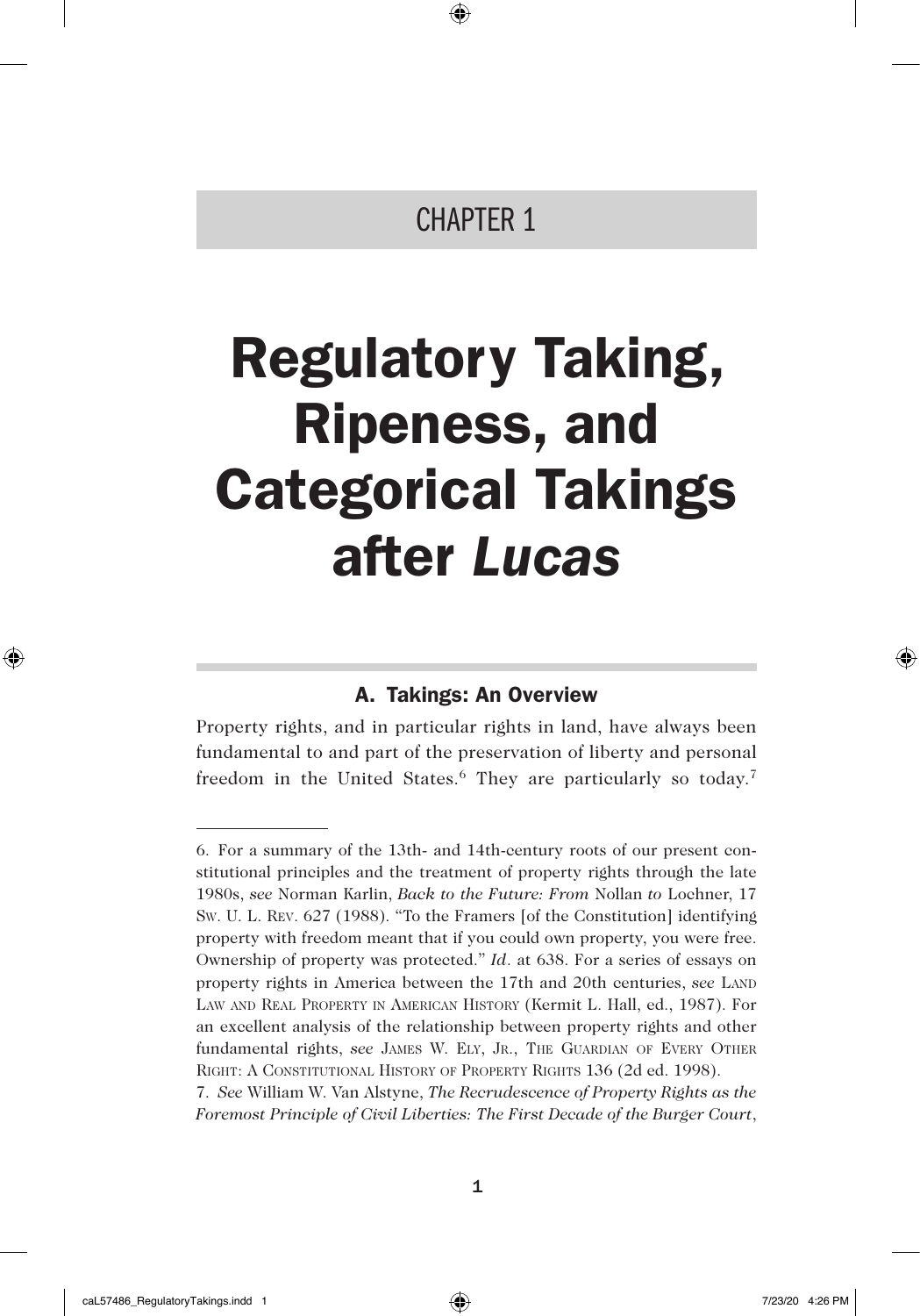Professor Richard Epstein, in his seminal work on property and takings, describes "[t]he notion of exclusive possession" as "implicit in the basic conception of private property."8 It is so recognized in the first edition of the American Law Institute's Restatement of the Law of Property in 1936:

§ 7 Possessory Interests in Land.

A possessory interest in land exists in a person who has (a) a physical relation to the land of a kind which gives a certain degree of physical control over the land, and an intent so as to exercise *such control as to exclude* other members of society in general from any present occupation of the land.<sup>9</sup>

The U.S. Supreme Court has cited this section with approval in several cases discussing property rights.<sup>10</sup>

While regulations of land were analyzed differently from physical takings for much of the early history of the United States, this changed radically in 1922 with the near-unanimous decision of the U.S. Supreme Court in *Pennsylvania Coal Co. v. Mahon*. 11 There, the Court held that a regulation that goes "too far" is a taking of property, presumably as much as the physical taking or invasion of property is a taking of property.12 Of course, in both instances—regulatory

11. 260 U.S. 393 (1922).

◈

<sup>43</sup> Law & Contemp. Probs. 66 (1980); Carol M. Rose, *Property as the Keystone Right?*, 71 Notre Dame L. Rev. 329 (1966). For an excellent argument concerning the fundamental nature of property rights under the substantive due process clause, *see* Ronald J. Krotoszynski, Jr., *Fundamental Property Rights*, 85 Geo. L.J. 555 (1997).

<sup>8.</sup> Richard A. Epstein, Takings: Private Property and the Power of Eminent Domain 63 (1985).

<sup>9.</sup> Restatement of Property § 7 (1936) (emphasis added).

<sup>10.</sup> *See, e.g.*, Tahoe-Sierra Pres. Council, Inc. v. Tahoe Reg'l Planning Agency, 535 U.S. 302, 331–32 (2002); Loretto v. Teleprompter Manhattan CATV Corp., 458 U.S. 419, 435–36 (1982).

<sup>12.</sup> *Id.* at 415. For general comment on *Pennsylvania Coal*, *see generally* Fred P. Bosselman, David L. Callies & John Banta, The Takings Issue (1973); Steven J. Eagle, Regulatory Takings (1996); Epstein, *supra* note 8; William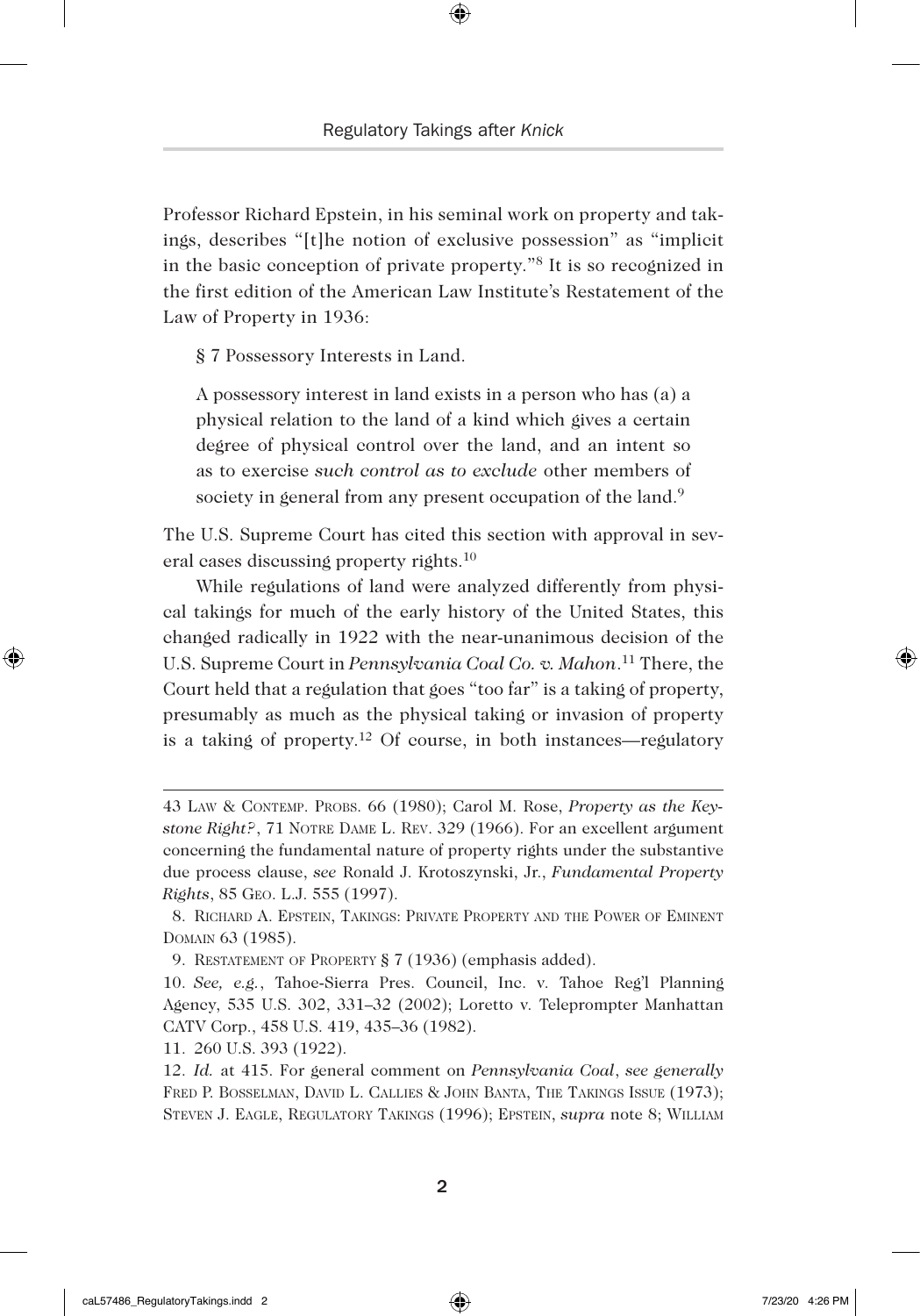⊕

takings and physical takings/invasions—property rights are preserved and the Constitution's Fifth Amendment protection may be viewed as irrelevant, so long as the property owner receives just compensation for the property interest taken. While state and lower federal courts have hewed strictly to the requirement of compensation for physical taking, state courts chose largely to ignore the new doctrine of regulatory takings from the 1930s through the 1970s, particularly as governmental regulation for a host of environmental, "welfare"-like public purposes proliferated.13 Thus, various state appellate and supreme courts as well as some federal courts upheld regulations that substantially devalued or destroyed the economically beneficial use of the relevant property interest to preserve open space and various natural resources.<sup>14</sup>

This trend toward upholding such "regulatory takings" accelerated, due in part to a glacial silence from the U.S. Supreme Court following *Pennsylvania Coal* in 192215 and *Village of Euclid v. Ambler Realty Co*. in 1926.16 Aside from a brief 1928 foray into zoning as

◈

A. Fischel, Regulatory Takings: Law, Economics, and Politics (1995); Jan Laitos, The Law of Property Rights Protection (1998); Meltz et al., *infra*  note 31. For an often argued, though somewhat revisionist view of what *Pennsylvania Coal* may mean, *see* Robert Brauneis, *"The Foundation of Our 'Regulatory Takings' Jurisprudence": The Myth and Meaning of Justice Holmes's Opinion in* Pennsylvania Coal Co. v. Mahon, 106 Yale L.J. 613 (1996).

<sup>13.</sup> *See* Bosselman, Callies & Banta, *supra* note 12, at 141–235.

<sup>14.</sup> *See, e.g.*, Steel Hill Dev., Inc. v. Town of Sanbornton, 49 F.2d 956, 962–63 (1st Cir. 1972) (forest conservation districts); Candlestick Properties Inc. v. San Francisco Bay Conservation & Dev. Comm'n, 89 Cal. Rptr. 897, 906 (Cal. Ct. App. 1970) (shorelines); Maher v. City of New Orleans, 235 So. 2d 402, 405–06 (La. 1970) (historic preservation); *In re* Spring Valley Dev., 300 A.2d 736, 754 (Me. 1973) (pond shore); Potomac Sand & Gravel Co. v. Governor of Md., 293 A.2d 241, 252 (Md. 1972) (tidal waters); McNeely v. Board of Appeal, 261 N.E.2d 336, 345 (Mass. 1970) (local business district); Golden v. Planning Bd., 285 N.E.2d 291, 304–05 (N.Y. 1972) (growth management); Just v. Marinette County, 201 N.W.2d 761, 772 (Wis. 1972) (wetlands). 15. 260 U.S. 393 (1922).

<sup>16.</sup> 272 U.S. 365 (1926).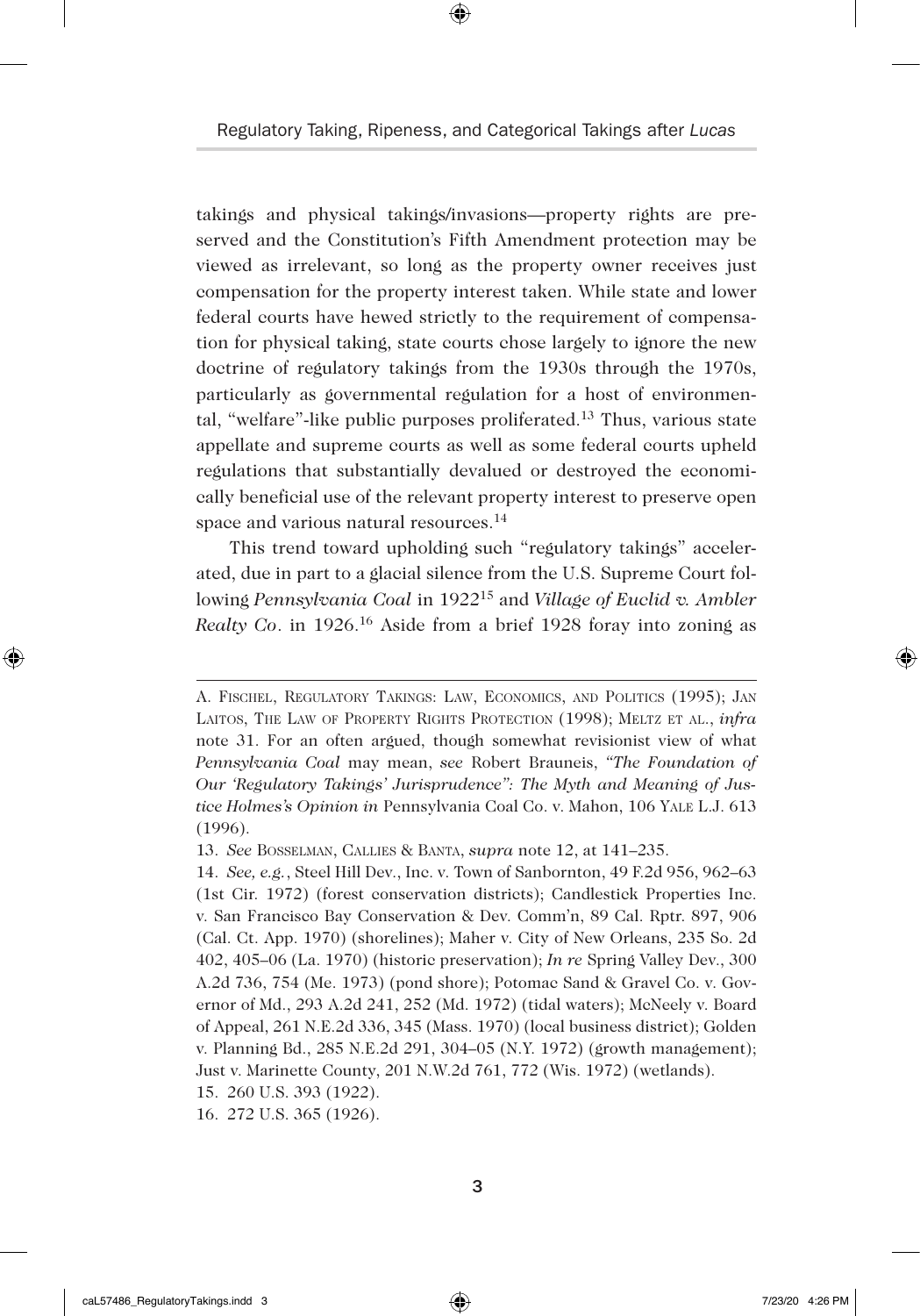applied,17 and the destruction of one form of private property (red cedar trees) to preserve another (apple trees), $^{18}$  the Court abandoned the field to state and lower federal courts for nearly half a century.19 When it did break this silence on April Fool's Day in 1974, it did so to ignominiously uphold a local ordinance prohibiting three or more persons unrelated by blood or marriage from living in the same single-family house in order to preserve "[a] quiet place where yards are wide, people few, and motor vehicles restricted . . . where family values, youth values, and the blessings of quiet seclusion and clean air make the area a sanctuary for people."20 Once having dipped its collective toe in this dank swamp, however, the Court soon found itself enmeshed in the arcane law of regulatory takings and property rights, for which it very nearly threw in the towel, showing itself to be a very different Court from the *Pennsylvania Coal* Court in 1922.21

The law of takings is divided into two principal parts: physical and regulatory. In the first category is that which we call eminent domain or compulsory purchase. With one exception (inverse condemnation), physical taking occurs when government intends to take land or an interest in land. Regulatory taking occurs when government, through the exercise of the police or regulatory power, so burdens land, or an interest in land, with land use regulations that courts treat the action as if government had intended physically to exercise eminent domain or take or condemn the land. U.S. Supreme Court cases govern most aspects of takings on the theory that either the Fifth Amendment to the U.S. Constitution (nor shall private property be taken for public use without the payment of just compensation) or the 14th Amendment (nor shall private property be taken without due process of law) applies to both physical and

◈

<sup>17.</sup> *See* Nectow v. City of Cambridge, 277 U.S. 183 (1928).

<sup>18.</sup> *See* Miller v. Schoene, 276 U.S. 272, 277, 280 (1928).

<sup>19.</sup> *See* Dennis J. Coyle, Property Rights and the Constitution: Shaping SOCIETY THROUGH LAND USE REGULATION  $40-49$  (1993).

<sup>20.</sup> Village of Belle Terre v. Boraas, 416 U.S. 1, 2, 9 (1974).

<sup>21.</sup> *See* Ely, *supra* note 6.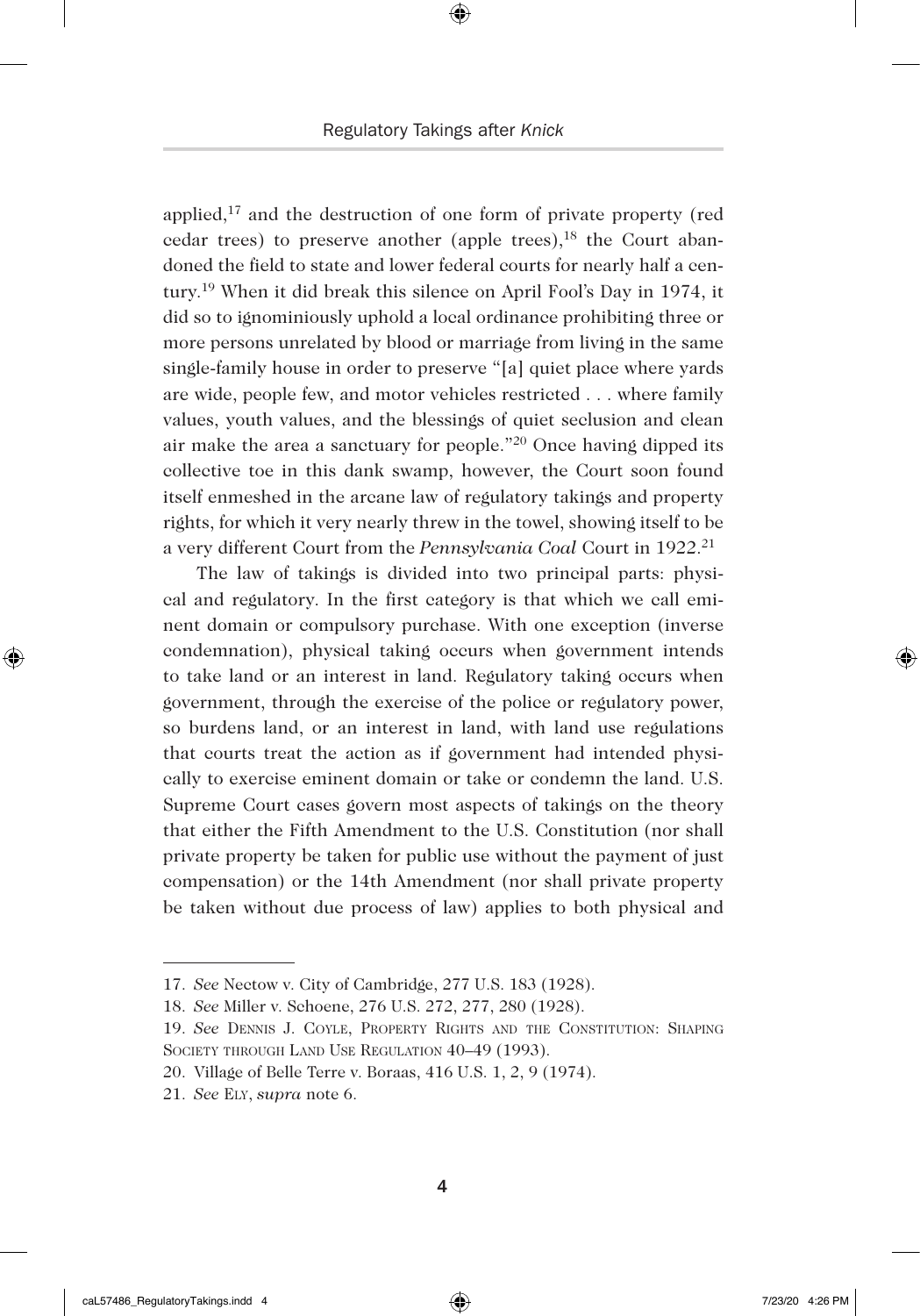⊕

regulatory takings. What follows is a general description and analysis of the types of regulatory takings together with recent trends in each.

#### 1. Regulatory Takings

If a land use regulation (zoning, subdivision, and so forth) goes "too far" in reducing the use of a parcel of land, then it is a taking requiring compensation as if government physically took or condemned an interest in (or all of) the land. This basic principle was established in 1922 in the U.S. Supreme Court case of *Pennsylvania Coal Co. v. Mahon*. 22 The question, of course, is, what's "too far"? The Court in *Pennsylvania Coal* made it abundantly clear that the decision was not an attack on all land use controls.<sup>23</sup> Indeed, just four years later, the same Court upheld local zoning against a 14th Amendment attack (taking of property without due process of law).<sup>24</sup> The Court has reiterated that state and local government may regulate the use of land under the police power, for the health, safety, and welfare of the people, without violating constitutional proscriptions against the taking of property without compensation many times in the past dozen years.25 However, the Court has also laid down guidelines for when a regulation takes property. These fall into two categories: total or per se takings and partial takings.

#### *a. Total Takings*

◈

A land use regulation totally "takes" property when it leaves the owner without any "economically beneficial use" of the land.26 The land may still have value. It may even retain some limited uses. It makes no difference what the landowner knew or should have known about the regulatory climate when the landowner acquired the land.

<sup>22.</sup> 260 U.S. 393 (1922).

<sup>23.</sup> *Id*. at 413.

<sup>24.</sup> Village of Euclid v. Ambler Realty Co., 272 U.S. 365 (1926).

<sup>25.</sup> *See, e.g.*, Dolan v. City of Tigard, 512 U.S. 374 (1994), *and* First English Evangelical Lutheran Church v. County of Los Angeles, 482 U.S. 304 (1987). 26. Lucas v. South Carolina Coastal Council, 505 U.S. 1003, 1027 (1992).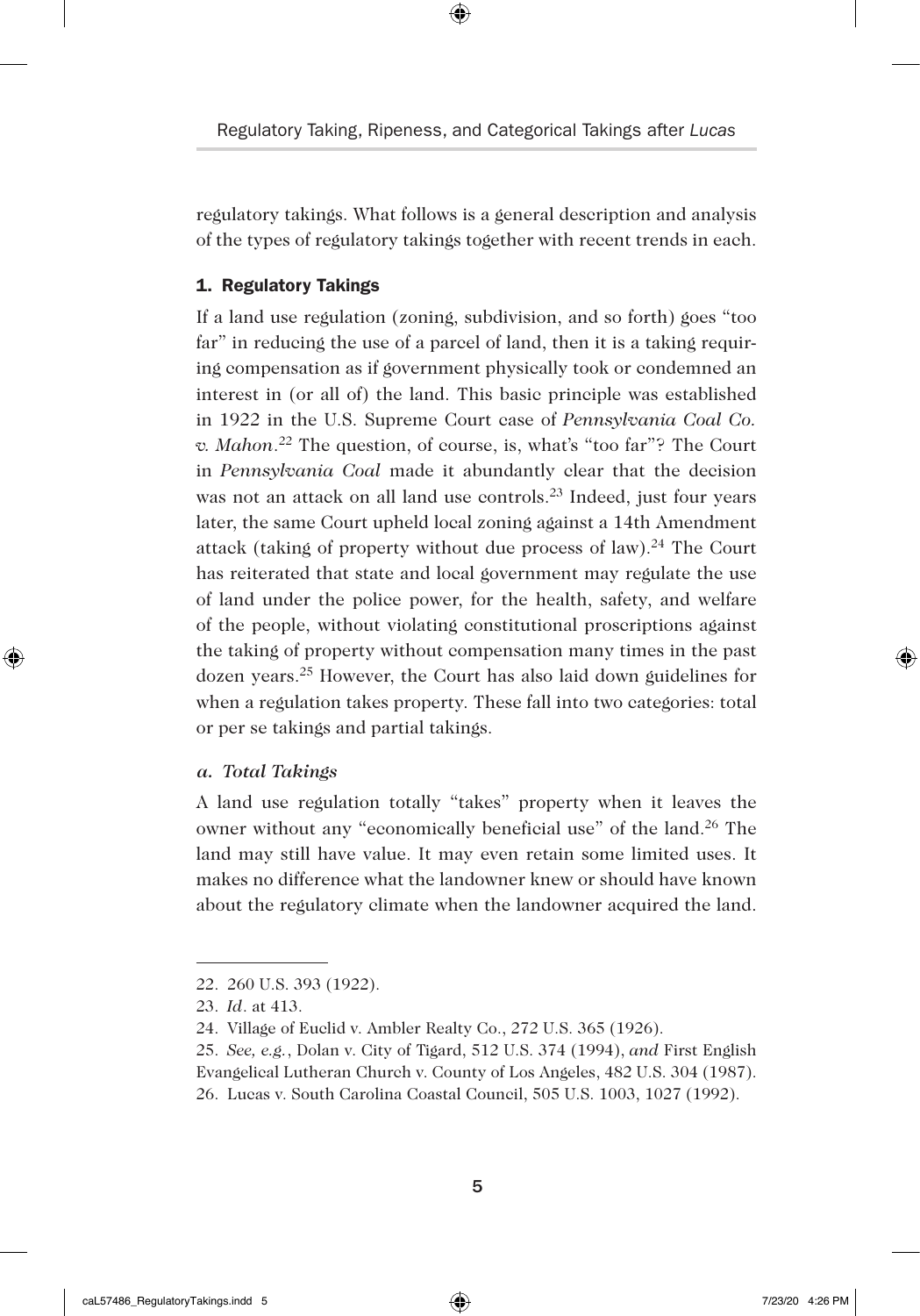If it has no beneficial economic use, then government must pay for the land or rescind the regulation (and possibly pay compensation for the time during which the illegal regulation affected the relevant land), unless the regulation falls within two exceptions: nuisance or background principles of a state's law of property.27 These rules come from the U.S. Supreme Court's 1992 decision in *Lucas v. South Carolina Coastal Council*, 28 confirmed and explained in *Palazzolo v. Rhode Island*, 29 together with some gloss added by recent decisions of the U.S. Federal Circuit.30 It is worth examining the elements of total takings in a bit more detail to fully understand the reach of what the Court calls this categorical or per se rule.

#### i. Taking of All Economically Beneficial Use

In *Lucas*, the Court was presented with an ideal vehicle in which to set out criteria for deciding both total and partial takings cases. It did so in the first category—total takings—in the opinion itself. It did so in the latter category in footnotes, as described in Part b below. With only two exceptions (also discussed below), a regulation "takes" property when the landowner is left with no economically beneficial use of the land.31

Ultimately, that is what happened to David Lucas. $32$  After developing a waterfront residential project, Lucas purchased the remaining two lots on his own account, intending to build upscale

◈

32. *See generally* David Lucas, Lucas vs. the Green Machine (1995) (providing the historical narrative of this landmark case).

<sup>27.</sup> *Id*. at 1029.

<sup>28.</sup> *Id*.

<sup>29.</sup> 533 U.S. 606 (2001).

<sup>30.</sup> *See, e.g.*, Love Terminal Partners, L.P. v. U.S., 889 F.3d 1331 (Fed. Cir. 2018); Lost Tree Hill Corp. v. U.S., 787 F.3d 1111 (Fed. Cir. 2015).

<sup>31.</sup> *See Lucas*, 505 U.S. at 1019. For collective comment on *Dolan* and *Lucas*, *see* Takings: Land Development Conditions and Regulatory Takings after *Dolan* and *Lucas* (David L. Callies, ed., 1996) *and* Robert L. Meltz et al., The Takings Issue: Constitutional Limits on Land Use Control and Environmental Regulation (1999).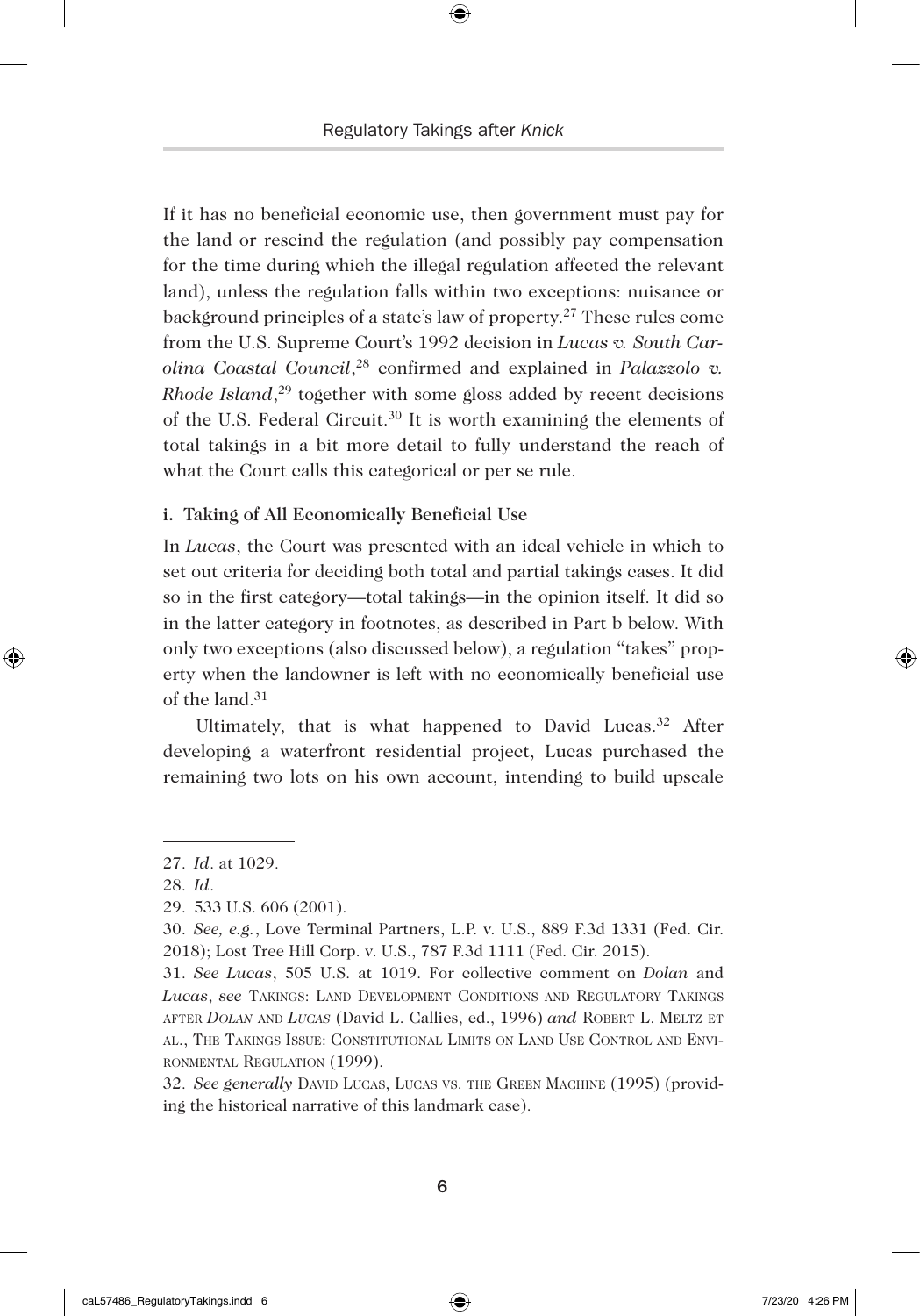⊕

single-family residences on them.<sup>33</sup> However, before he could commence construction, the South Carolina Coastal Council moved the beachline (seaward of which construction was prohibited) so that the Lucas lots were now in a construction-free zone.<sup>34</sup> The original line, the new line, and the coastal protection statue by which authority the council acted all were designed to further some health, safety, but primarily welfare, purposes largely unique to coastal areas.<sup>35</sup> Figuring prominently in the list of public purposes was the protection of habitat; plant, animal, and marine species; dunes; natural environment; and the tourist industry.<sup>36</sup> Lucas claimed the moving of the line, together with the development restrictions imposed by the statute and its regulations, took his property without compensation by denying him a permit to construct anything but walkways and permitting no uses but camping and walking on the two lots.<sup>37</sup> The South Carolina Supreme Court upheld the statute largely on the grounds of the paramount governmental purposes set out in the Beachfront Management Act, and Lucas appealed.38

The U.S. Supreme Court reversed.39 The rule the Court announced is a narrow one: a regulation that removes all productive or economically beneficial use from a parcel of land is a taking requiring compensation under the Fifth Amendment.40 Note that the Court writes of *use* and not *value*. Clearly two beachfront lots have value even if a regulation prevents all economic *use*. "Salvage" uses such as camping and picnicking do not count as "economically beneficial" uses such as building a house. It is a taking regardless of how or when the

◈

<sup>33.</sup> *Lucas*, 505 U.S. at 1006–08.

<sup>34.</sup> *Id*. at 1008–09.

<sup>35.</sup> *See id*. at 1007–08

<sup>36.</sup> 16 U.S.C. §§ 1451 et seq. (1972).

<sup>37.</sup> *See Lucas*, 505 U.S. at 1007–09.

<sup>38.</sup> *Id*. at 1009–10.

<sup>39.</sup> *Id*. at 1032.

<sup>40.</sup> *See id*., 505 U.S. at 1016–19. Note this is not the same as rendering the lots or parcels *valueless*, as some commentators would have it. *See, e.g.,*  Meltz et al., *supra* note 31, at 140, 218.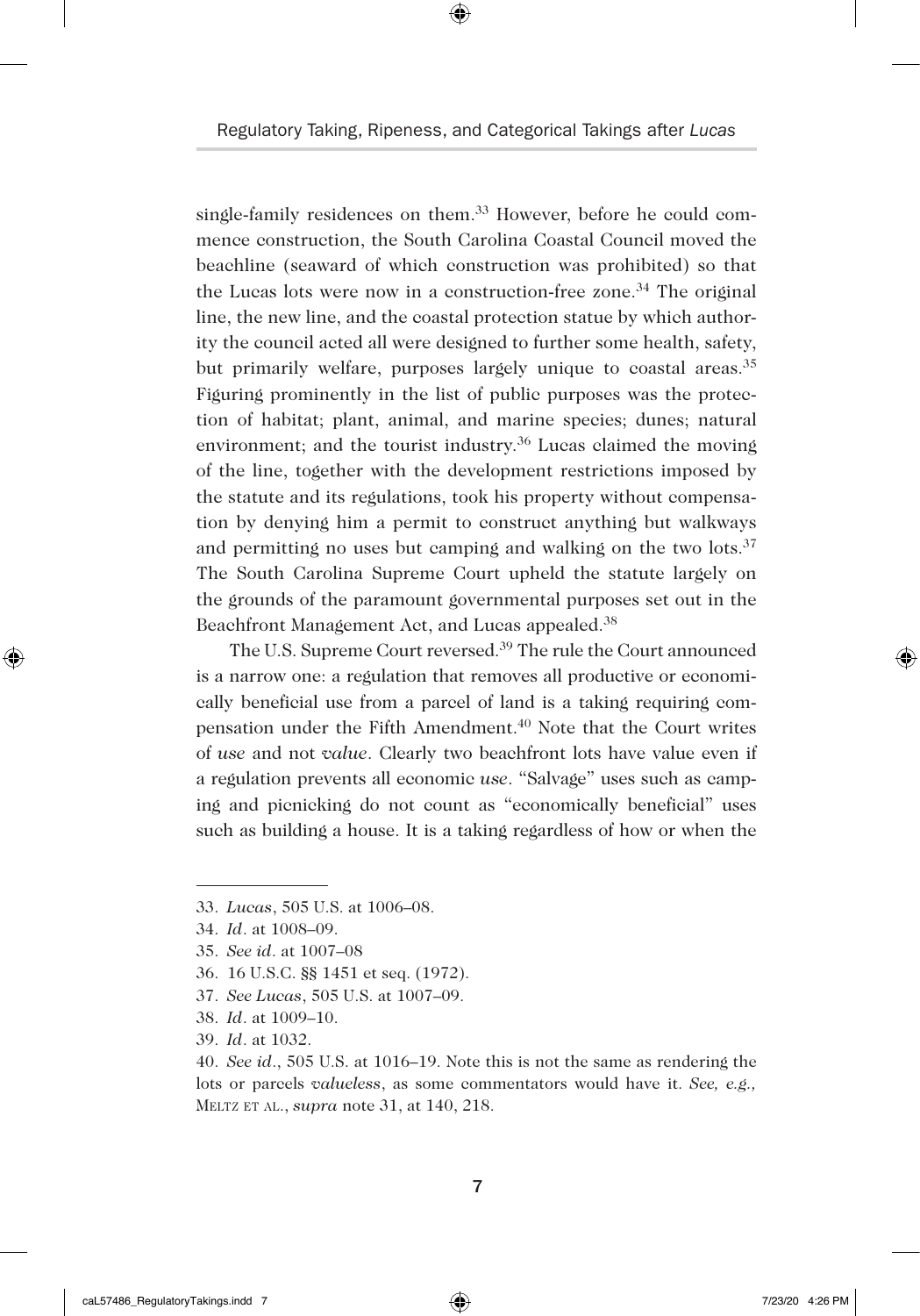property was acquired, regardless of the "expectations" of, or notice to, the landowner, and (of course) regardless of the public purpose or state interest that generated the regulation. For too long, according to the Court, police power regulations have primarily conferred "public benefits."41 For this the *public* must clearly pay, rather than the landowner upon whom the burden of such regulation falls:<sup>42</sup>

Where the State seeks to sustain regulation that deprives land of all economically beneficial use, we think it may resist compensation only if the logically antecedent inquiry into the nature of the owner's estate shows that the proscribed use interests were not part of his title to begin with.

#### ii. The Exceptions to the per se or Categorical Rule

Herein lie the *Lucas* exceptions to the per se rule of total takings: the Court requires compensation for taking of all economically beneficial use unless there can be identified "background principles of nuisance and property law that prohibit the uses [the landowner] now intends in the circumstances in which the property is presently found."<sup>43</sup> These background principles have been held to include

◈

<sup>41.</sup> *See Lucas*, 505 U.S. at 1024.

<sup>42.</sup> *Id*. at 1027. For a historical argument that much private use of wetlands is not part of such title, see Fred P. Bosselman, *Limitations Inherent in the Title to Wetlands at Common Law, 15 STAN. ENVTL. L.J. 247 (1996). For a* typical recent federal court decision applying this standard, *see* Wise v. City of Lauderhill, 2016 WL 3747605 (2016).

<sup>43.</sup> *Lucas*, 505 U.S. at 1031. Arguing that *only nuisance* is a background principle exception, *see* Meltz et al, *supra* note 31, at 377. For extended commentary on the *Lucas* exceptions, *see* Louise A. Halper, *Why the Nui*sance Knot Can't Undo the Takings Muddle, 28 Inp. L. Rev. 329 (1995); Todd D. Brody, Comment, *Examining the Nuisance Exception to the Takings Clause: Is There Life for Environmental Regulations after Lucas?*, 4 Fordham Envtl. L. Rep. 287 (1993); J. Bradley Horn, Case Notes, 43 Drake L. Rev. 227 (1994); Brian D. Lee, Note, 23 Seton Hall L. Rev. 1840 (1993).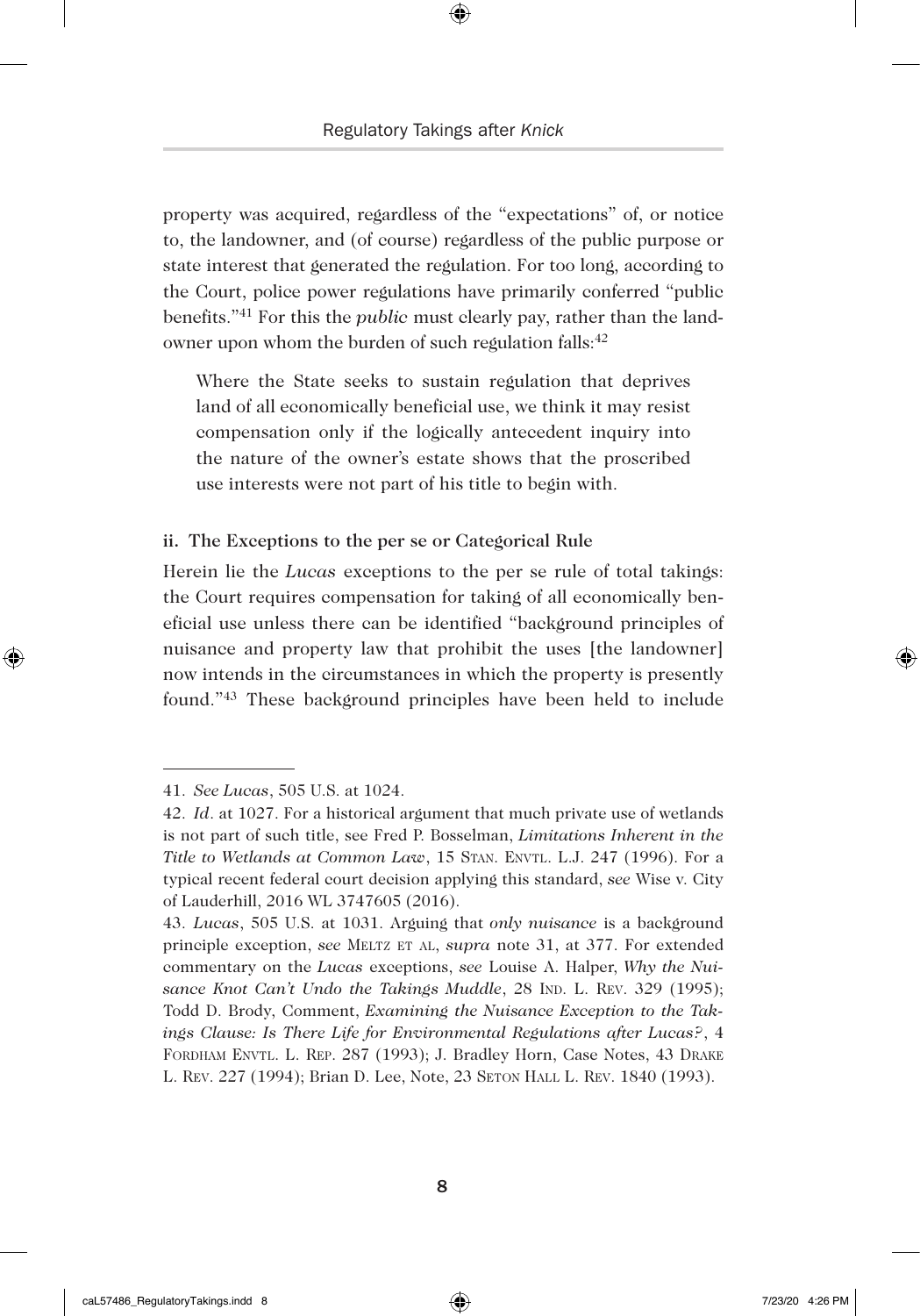⊕

custom and the public trust doctrine44 and possibly statutes and state constitutions under certain conditions, as discussed in Chapters  $2-4$ .

In sum:

- (a) If the common law of the state would allow neighbors or the state to prohibit the two houses that Lucas wants to construct because they are either public or private nuisances, then the state can prohibit them under the coastal-zone law without providing compensation. This result occurs because such nuisance uses are always unlawful and are never part of a landowner's title, so prohibiting them by statute would not take away any property rights. The Court gives as an example a law that might prohibit a landowner from filling his land, which floods his neighbor's land.45
- (b) If the background principles of the state's property law would permit such prohibition of use as the two houses Lucas proposed to construct, then again no compensation is required, again because land use restrictions based on such principles were never part of a landowners' title to begin with. However, the Court did not fully explain these principles, nor did it discuss them except in a nuisance context.

In determining whether the proposed use is a public or private nuisance and therefore forbidden without payment of compensation, the following three factors are critical, but *only* within the nuisance context:

- 1. the degree of harm to public lands and resources, or adjacent private property, posed by the claimant's proposed activities,
- 2. the social value of the claimant's activities and their suitability to the locality in question, and

◈

<sup>44.</sup> Bridge Aina Le'a LCC v. Land Use Comm's, 2016 WL 79567 (2016).

<sup>45.</sup> *Lucas*, 505 U.S. at 1029.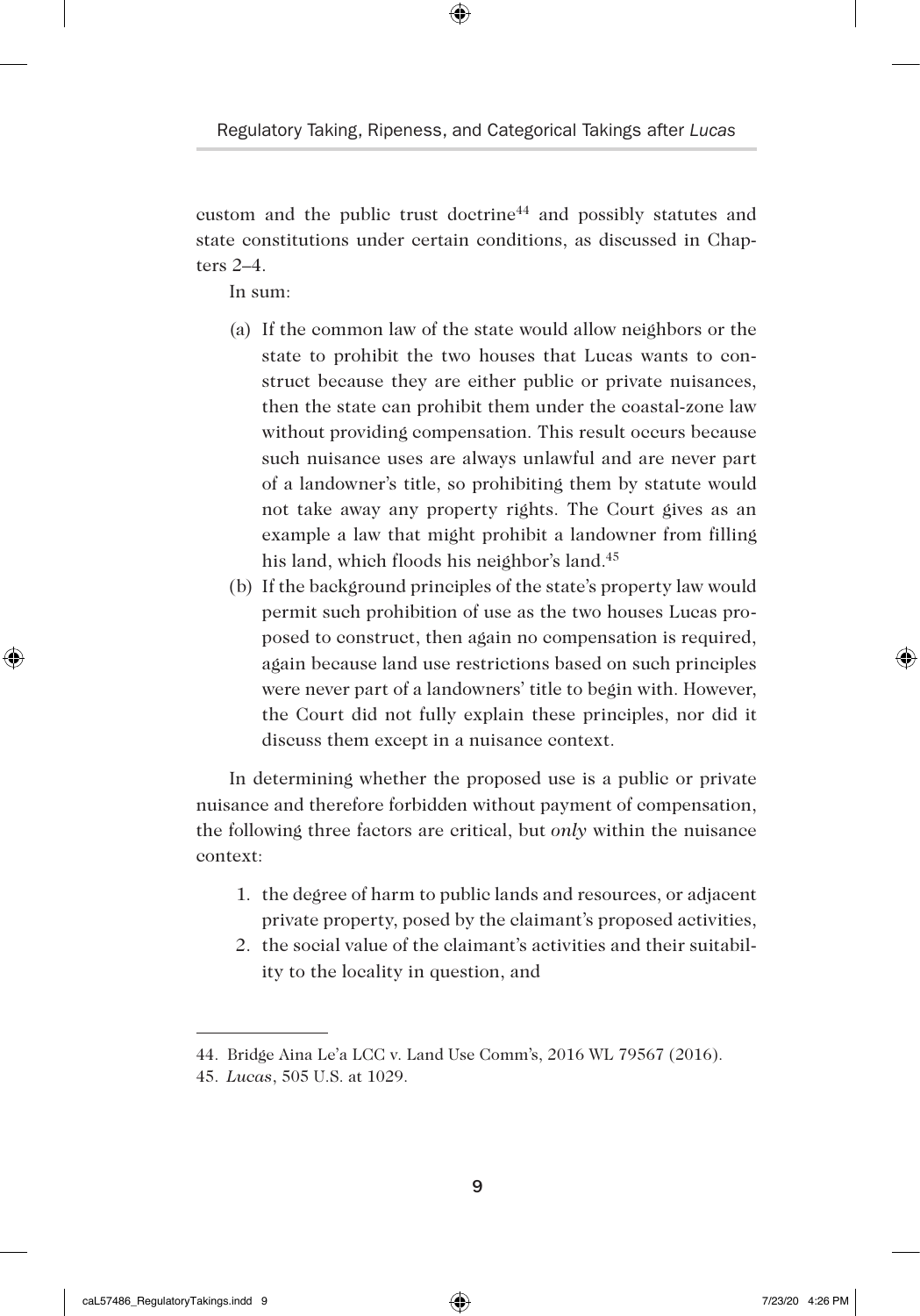3. the relative ease with which the alleged harm can be avoided through measures taken by the claimant and the government (or adjacent private landowners).46

#### iii. Notice

The *Lucas* Court made it clear that when a property owner learned of a land use regulation's effect on the subject, property was irrelevant to a total regulatory takings challenge, just as it would be irrelevant in an eminent domain proceeding.<sup>47</sup> While the Rhode Island Supreme Court attempted to engraft such a notice requirement on total takings jurisprudence, the U.S. Supreme Court in *Palazzolo*, discussed below in subsection 2, firmly rejected that attempt.<sup>48</sup>

#### *b. Partial Takings*

◈

A partial taking occurs whenever a land use regulation deprives a landowner of sufficient use and value that goes beyond necessary exercise of the police power for the health, safety, and welfare of the people but stops short of depriving the landowner of all economically beneficial use.49 Indeed, the Court in *Palazzolo* ultimately decided that Palazzolo suffered only a *partial taking*. 50 Partial takings by regulation are more common than total takings, and the standard is not so easy to apply.

The standards originated in the first regulatory taking case decided by the U.S. Supreme Court following its half-century of silence following *Pennsylvania Coal*, *Euclid*, and *Nectow: Penn Central Transportation Co. v. New York*. 51 Penn Central Transportation Company sought relief from New York City historic preservation ordinances prohibiting it from developing Grand Central Station

<sup>46.</sup> *Id.* at 1030–31 (citations omitted).

<sup>47.</sup> *See id*. at 1027–28.

<sup>48.</sup> Palazzolo v. Rhode Island, 533 U.S. 606 (2001).

<sup>49.</sup> *See* Penn Central Transp. Co. v. City of New York, 438 U.S. 104 (1978).

<sup>50.</sup> *Palazzolo*, 533 U.S. at 631–32.

<sup>51.</sup> *Penn Central Transp. Co.*, 438 U.S. 104 (1978).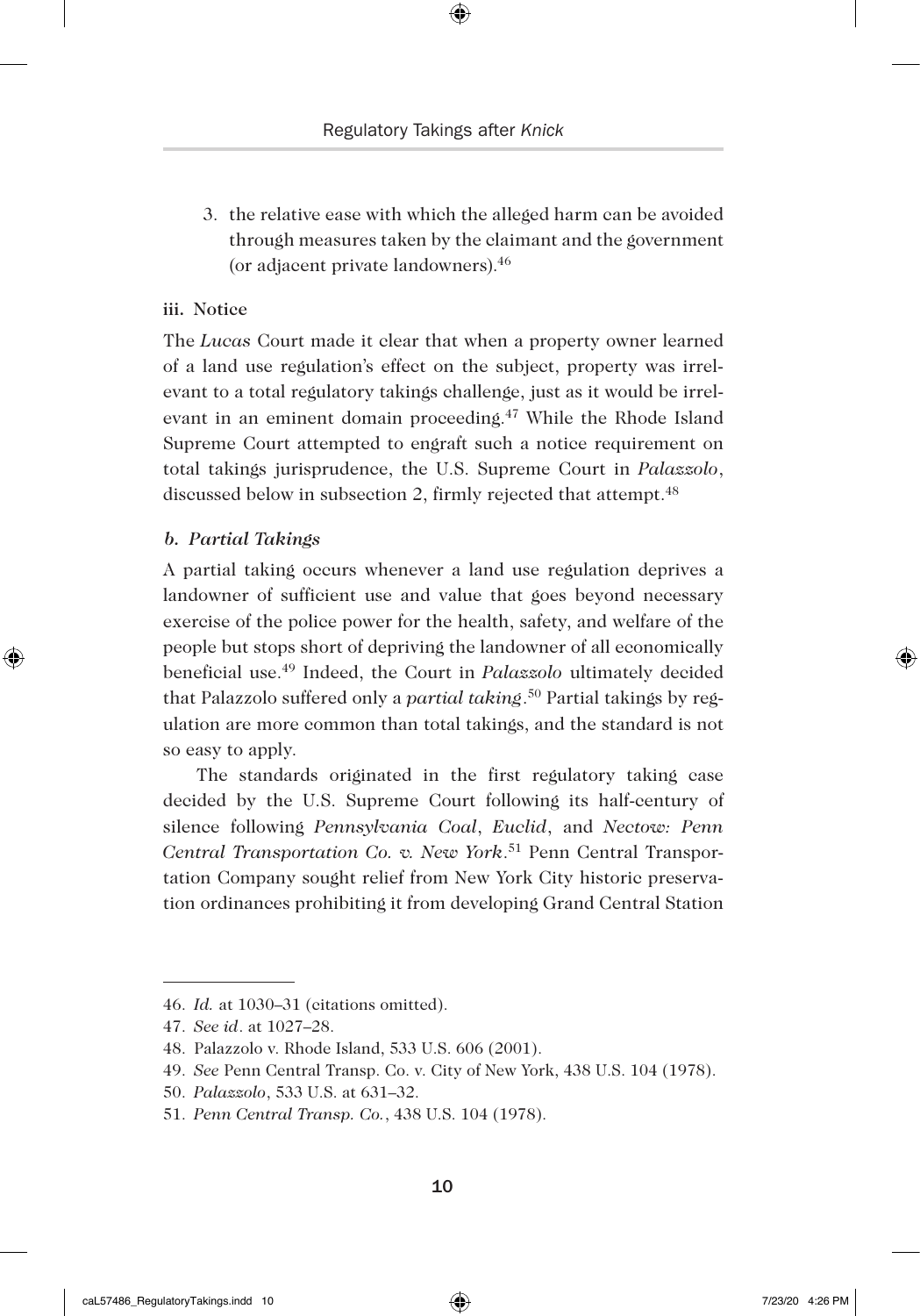⊕

into a 55-story office building.<sup>52</sup> In the course of deciding that such regulations were valid exercises of the police power and denying compensation for an alleged Fifth Amendment regulatory taking, the Court first admitted difficulty in coming up with regulatory taking standards<sup>53</sup> but then offered as "relevant" the following two tests:

- 1. the economic effect on the landowner, and in particular, the extent to which the regulation interfered with the distinct (later reasonable) investment back expectations of the landowner, and
- 2. the character of the regulation, or whether it resulted in a physical or a regulatory taking.54

Because this book deals almost entirely with total or categorical regulatory takings after *Lucas*, this brief summary of partial regulatory takings after *Knick* ends here, with the caveat that much of what follows about *Knick* and ripeness in section B, *infra*, is applicable to both categorical regulatory taking claims under *Lucas* and partial regulatory taking claims under *Penn Central*.

## 2. *Lucas* Takings and the Court, Waiting for the "Extraordinary Case"

Nearly two decades later, the Court accepted a takings claim that utilized its total regulatory taking test defined in *Lucas*. In *Palazzolo v. Rhode Island*, the Court examined a coastal regulation that left only the upland portion of an 18-acre parcel, primarily a salt marsh susceptible to tidal flooding, developable.<sup>55</sup> Persuaded by the trial court's finding that the parcel retained a "few crumbs" of development use, the Court found the *Lucas* claim failed and remanded the case for decision under partial takings analysis.56 Despite dutifully

- 52. *Id*. at 116–17.
- 53. *Id*. at 123–24.
- 54. *Id*. at 124.
- 55. 33 U.S. 606, 614–15 (2001).
- 56. *Id.* at 631–32.

◈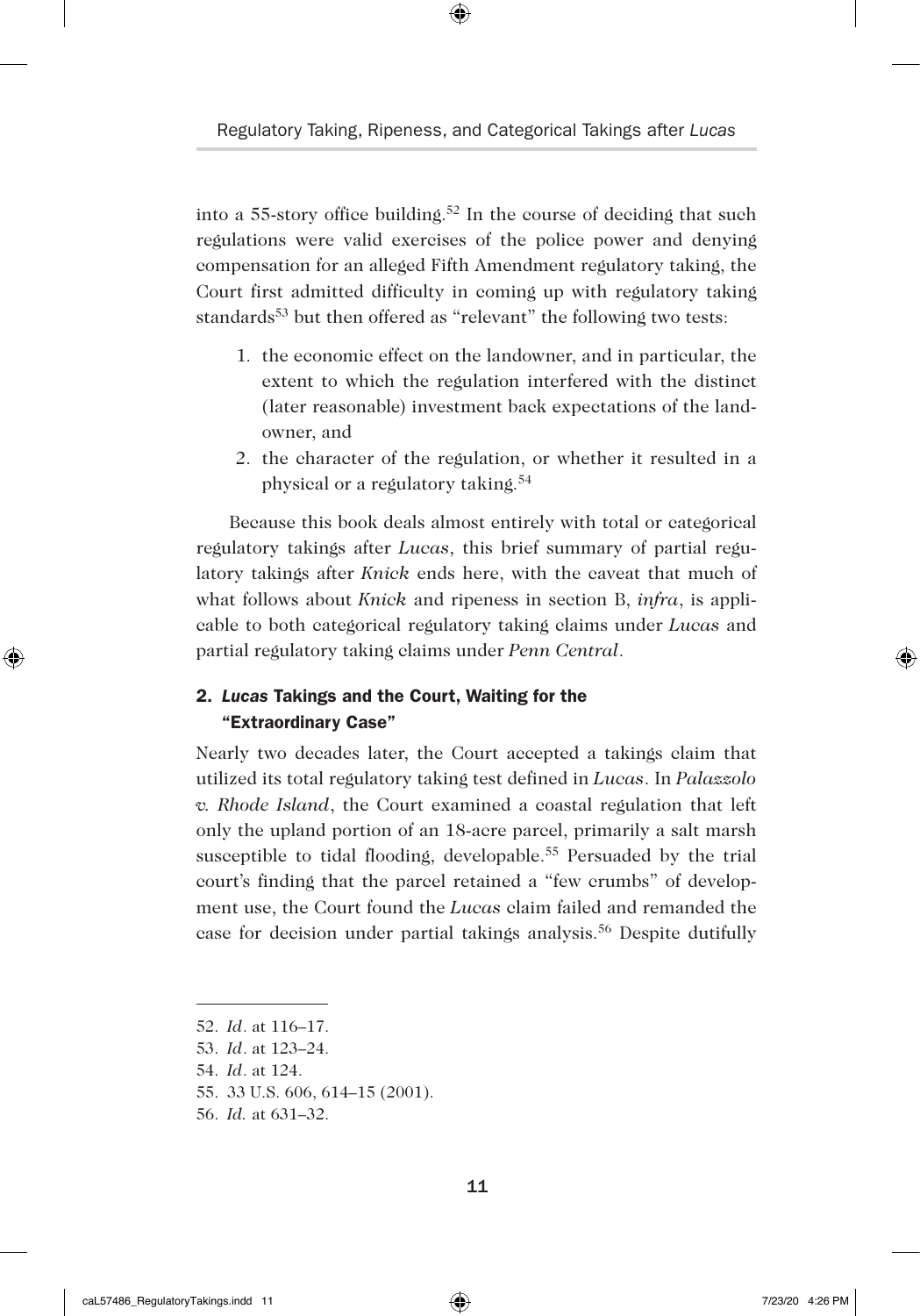reciting the claim in "*Lucas* terms,"57 the Court conflated "use" and "value" by finding residual monetary value dispositive of whether there remained economically beneficial use.58 Value, however, is not the measure the Court articulated in *Lucas*. When the Court found a total taking, as the trial court had in *Lucas*, the Court notably did not repeat the trial court's use of "value" and instead defined its total regulatory taking test as deprivation of all economically beneficial use. $59$ 

Soon after, the Court accepted certiorari in *Tahoe-Sierra Preservation Council v. Tahoe Regional Planning Agency*. 60 The issue was the degree of a temporary taking that would satisfy the Court's earlier decision in *First English Evangelical Lutheran Church of Glendale v. Los Angeles County, California* 15 years prior.61 In *First English*, the Court said a lot about regulatory takings, finding the county ordinance deprived the landowner of all use of its property for a "considerable period of years" and required compensation for the period of the taking in addition to invalidation of the ordinance for constitutionally sufficient remedy.62 Nonetheless, *First English* noted that property owners must accept normal delays in land use permitting processes without compensation.<sup>63</sup>

In *Tahoe-Sierra*, the Court clarified the temporary taking ambiguity, noting that a moratorium of unreasonable length could effect a taking but only in applied challenges.<sup>64</sup> The Court again mixed up value with use by observing that "a fee simple estate cannot be rendered valueless by a temporary prohibition on economic use, because the property will recover value as soon as the prohibition is lifted."65 The Court found no taking because a total taking

◈

<sup>57.</sup> *Id.* at 649 (Ginsburg, J., dissenting).

<sup>58.</sup> *Id.* at 631.

<sup>59.</sup> *Lucas*, 505 U.S. at 1019.

<sup>60.</sup> 535 U.S. 302 (2002).

<sup>61.</sup> 482 U.S. 304 (1987).

<sup>62.</sup> *Id.* at 322.

<sup>63.</sup> *Id.* at 321.

<sup>64.</sup> *See Tahoe-Sierra Pres. Council Inc.*, 535 U.S. at 320.

<sup>65.</sup> *Id.* at 332.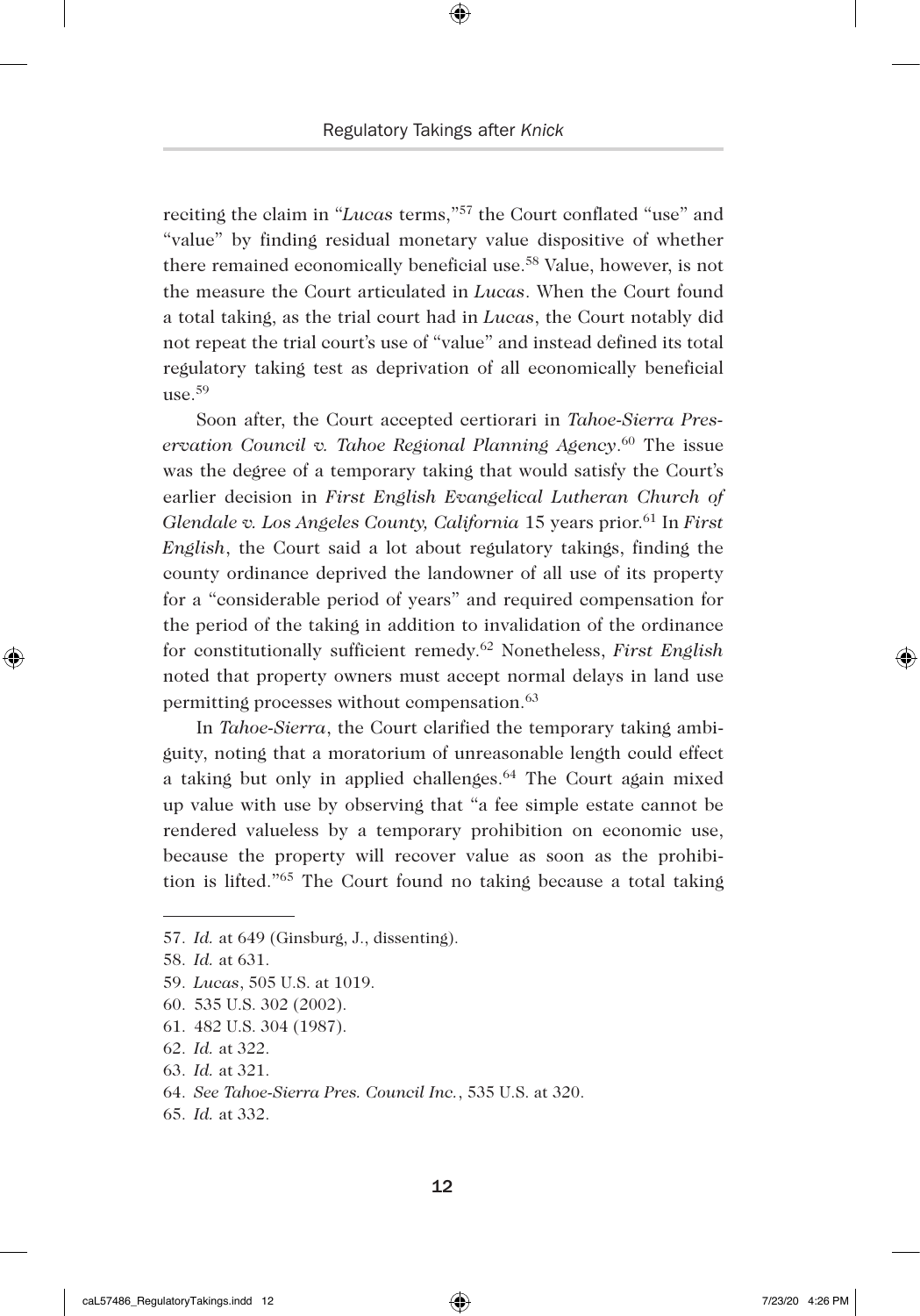is reserved for "the 'extraordinary case' in which a regulation permanently deprives property of all value."<sup>66</sup> Therefore, the regulation prohibiting any economic use of land for a 32-month period did not, under the *Tahoe-Sierra* Court's analysis, constitute a categorical taking under *Lucas*. 67

This departure from the "*all* economically beneficial use" language of *Lucas* was to a large extent rectified in the Court's 2005 review of takings jurisprudence in *Lingle v. Chevron U.S.A. Inc*. 68 Justice O'Connor, writing for a unanimous court, not only overruled the "substantially advances" test for a Fifth Amendment taking (reversing *Agins v. City of Tiburon*),<sup>69</sup> but also reiterated that the original tests for both total and partial regulatory takings had not changed.70 The Court confirmed that a *Lucas* taking occurs "where regulations completely deprive an owner of 'all economically beneficial use[e]' of her property."71

Again, in *Arkansas Game and Fish Commission v. United States*, the Court directly addressed the total takings standard in a case arising out of the impact of government-induced temporary flooding that impaired the landowner's use of its property for timber growing.<sup>72</sup> The Court reiterated that the temporary nature of a taking does not exempt the claim from the Takings Clause.73 In briefly reviewing its takings jurisprudence, the Court repeated that a total taking occurs when a regulation permanently requires landowners to sacrifice all economically beneficial use of their land.<sup>74</sup>

Most recently, in *Murr v. Wisconsin*, the Court avoided finding a total taking by defining the relevant parcel to include plaintiffs'

◈

<sup>66.</sup> *Id.*

<sup>67.</sup> *Id.* at 331–32.

<sup>68.</sup> 544 U.S. 528 (2005).

<sup>69.</sup> 447 U.S. 255 (1980), *rev'd* 544 U.S. 528 (2005).

<sup>70.</sup> *Lingle*, 544 U.S. 528.

<sup>71.</sup> *Id*. at 538.

<sup>72.</sup> 568 U.S. 23 (2012).

<sup>73.</sup> *Id.* at 34.

<sup>74.</sup> *Id.* at 32.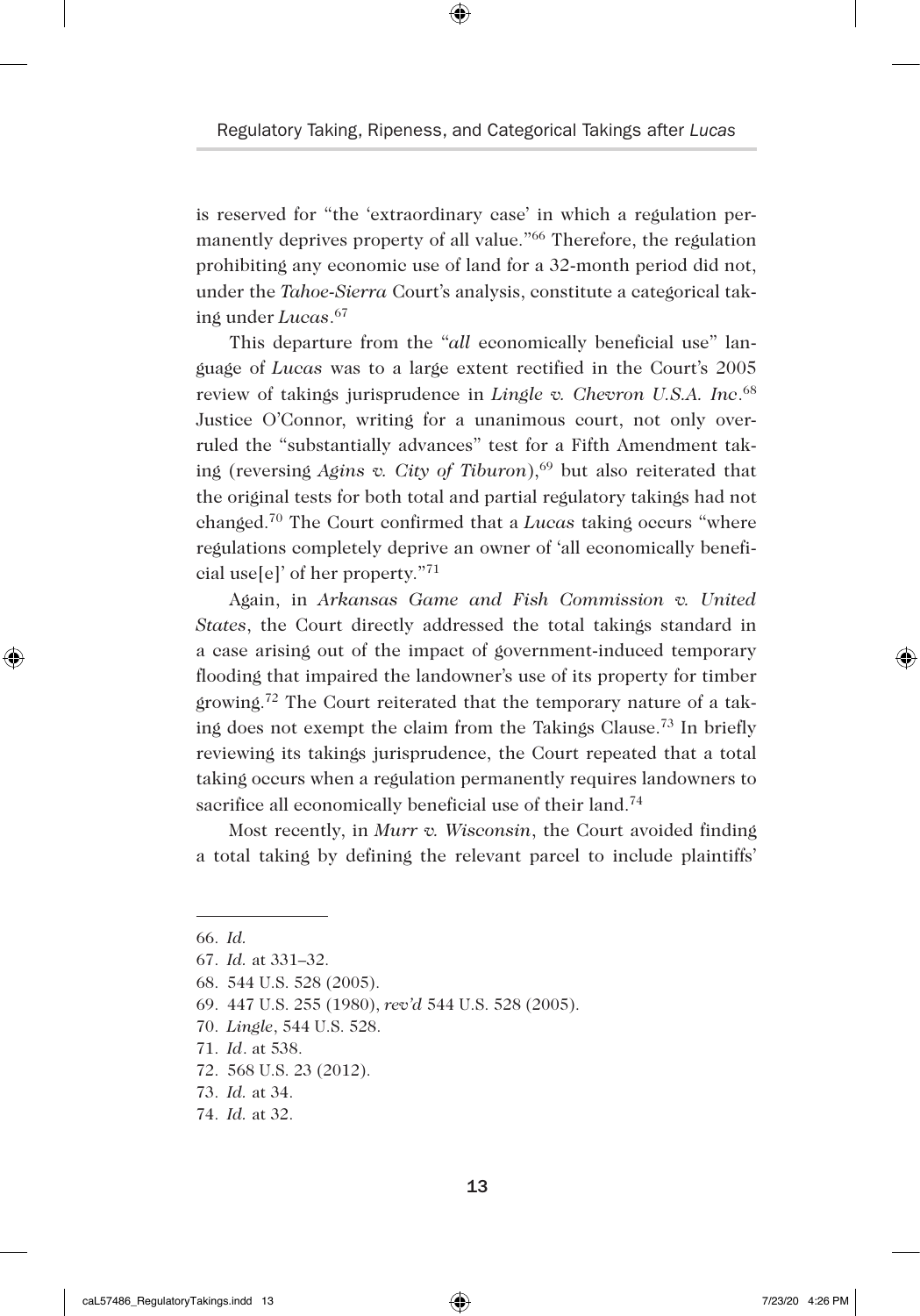adjacent parcel.75 Thus, plaintiffs' *Lucas* claim that state and local regulations preventing use or sale of Lot E because it had less than one acre of land suitable for development failed because the Court deemed the remaining use on Lots E and F in the aggregate sufficiently economically beneficial.76

#### 3. The Circuits

Since *Lucas*, the First, Second, Third, and Sixth Circuits have yet to decide a total takings claim.77 Other circuits tend to apply the *Lucas* standard of all economically beneficial use, although some decisions appear to mix or conflate use with value, contrary to *Lucas* and its U.S. Supreme Court progeny.78 Most federal appellate courts largely follow the Supreme Court's direction to look at residual use, not value, in reviewing categorical takings claims. Thus, for exam-

◈

78. *E.g.*, Quinn v. Bd. of Cty. Commm'rs for Queen Anne's Cty., Md, 862 F.3d 433, 442 (4th Cir. 2017) (rejecting a *Lucas* claim because the lots retained some "value for assemblage under the challenged grandfather/merger provision"); Lost Tree Hill Corp. v. U.S., 787 F.3d. 1111, 1113 (Fed. Cir. 2015) (affirming "that a *Lucas* taking occurred because the government's permit denial eliminated all value stemming from [the parcel]'s possible economic uses.").

<sup>75.</sup> 137 S. Ct. 1933 (2017).

<sup>76.</sup> *Id.* at 1950.

<sup>77.</sup> *E.g.*, Deniz v. Municipality of Guaynabo, 285 F.3d 142 (1st Cir. 2002) (concluding plaintiff's failure to seek compensation through Puerto Rico's inverse condemnation remedy renders both the takings and substantive due process claims unripe for federal adjudication); *and* Sunrise Detox V, LLC v. City of White Plains, 769 F.3d 118 (2nd Cir. 2014) (declining adjudication of plaintiff's regulatory taking theory for lack of ripeness under *Williamson County*); 287 Associates v. Township of Bridgewater, 101 F.3d 320 (3rd Cir. 1996) (holding *Lucas* did not "create" plaintiffs' total taking cause of action because the *Lucas* Court emphasized there was nothing new to its economically beneficial use rule, and such argument failed to revive a claim where statute of limitations had tolled); Anderson v. Charter Township of Ypsilanti, 266 F.3d 487 (6th Cir. 2001) (holding that landowner effectively waived right to pursue federal takings claims in federal court after township removed case and federal court remanded state court issues); *and* Alto Eldorado Partnership v. County of Santa Fe, 634 F.3d 1170 (10th Cir. 2011).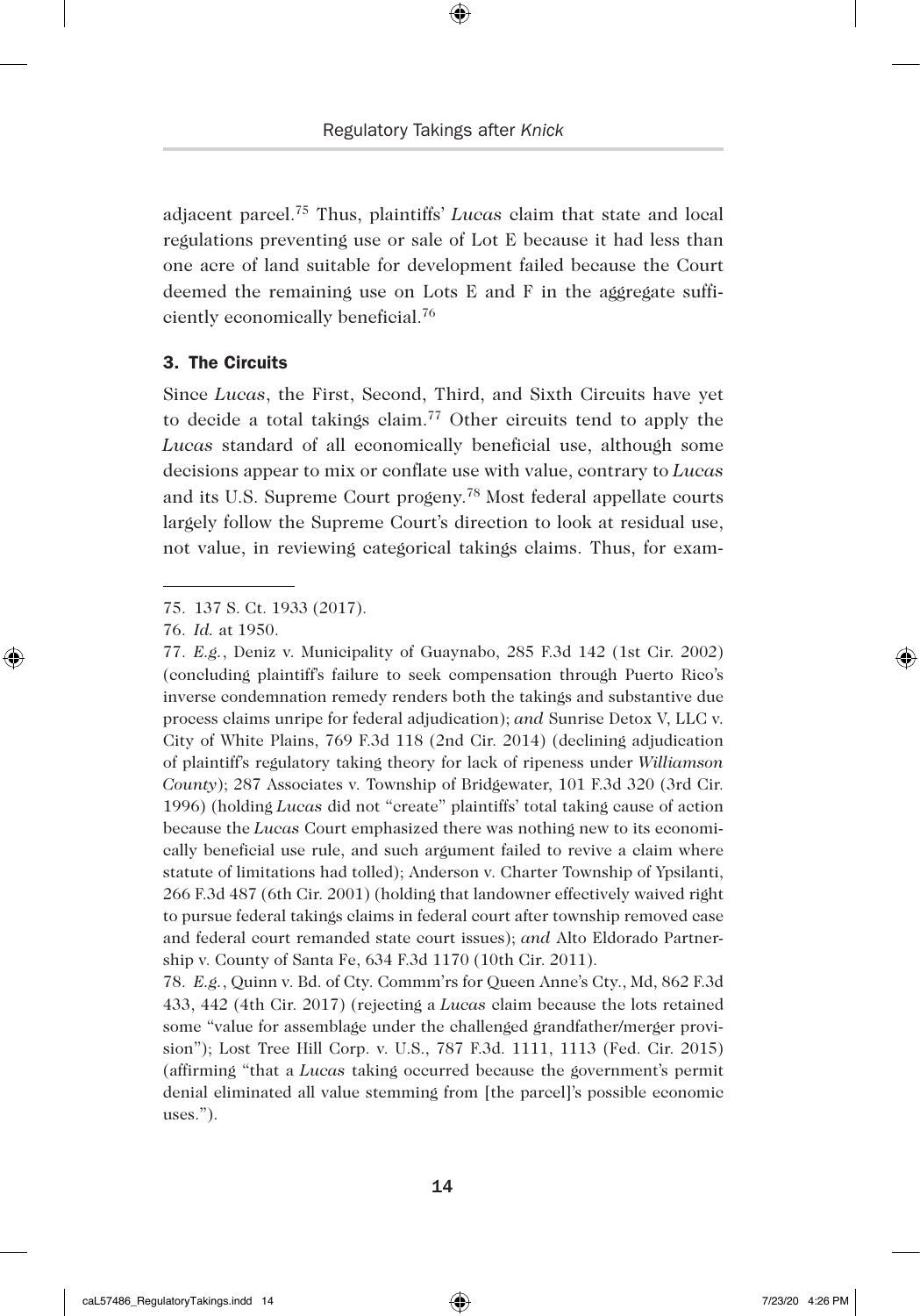⊕

ple, the Fifth Circuit found an ordinance that prohibited all mining deprived the landowner of all use of its property interest—quarrying rights—and that the ordinance, therefore, was a categorical taking.79 The Tenth Circuit similarly found restrictions prohibiting the use of 40 acres of land from its customary use—growing and feeding dairy cattle—constituted a deprivation of all economically beneficial use.80 The Eleventh Circuit similarly focused on the taken use and available remaining uses in reviewing the challenged rezoning of a beachfront property from RU-2, residential duplex use, to PA, private airport use, shortly after plaintiff purchased the property.81 The trial court found that under the new zoning ordinance, the property could still be used in "several economically viable ways: as a private airport, and also for the construction of boat slips, a beach club, or dry storage space for boats."82

#### B. Ripeness: *Knick* and Before

The question of when a regulatory takings claim is "ripe" for review arises because of tests the Supreme Court has articulated in deciding regulatory takings claims. If a court cannot determine the extent of economic loss (whether partial or total), it cannot decide whether a regulatory taking has occurred. When a claimant sues under the Fifth Amendment, the issue of damages is critical because the Amendment does not categorically prohibit takings but only takings without just compensation.<sup>83</sup> This consideration underlies the so-called ripeness doctrine, which is set out in the Court's *Williamson County* decision.<sup>84</sup> Ever since, this "prudential" inquiry has become a virtually insuperable barrier to bringing regulatory takings claims, in part because some courts have con-

◈

<sup>79.</sup> Vulcan Materials Co. v. City of Tehuacana, 369 F.3d 882, 891–92 (2004).

<sup>80.</sup> U.S. v. Hardage, 996 F.2d 312 (10th Cir. 1993).

<sup>81.</sup> New Port Largo, Inc. v. Monroe County, 95 F.3d 1084 (11th Cir. 1996).

<sup>82.</sup> *Id.* at 1089.

<sup>83.</sup> U.S. CONST. amend. V.

<sup>84.</sup> Williamson Cty. Reg'l Planning Comm'n v. Hamilton Bank of Johnson City, 473 U.S. 172 (1985) [hereinafter *Williamson County*].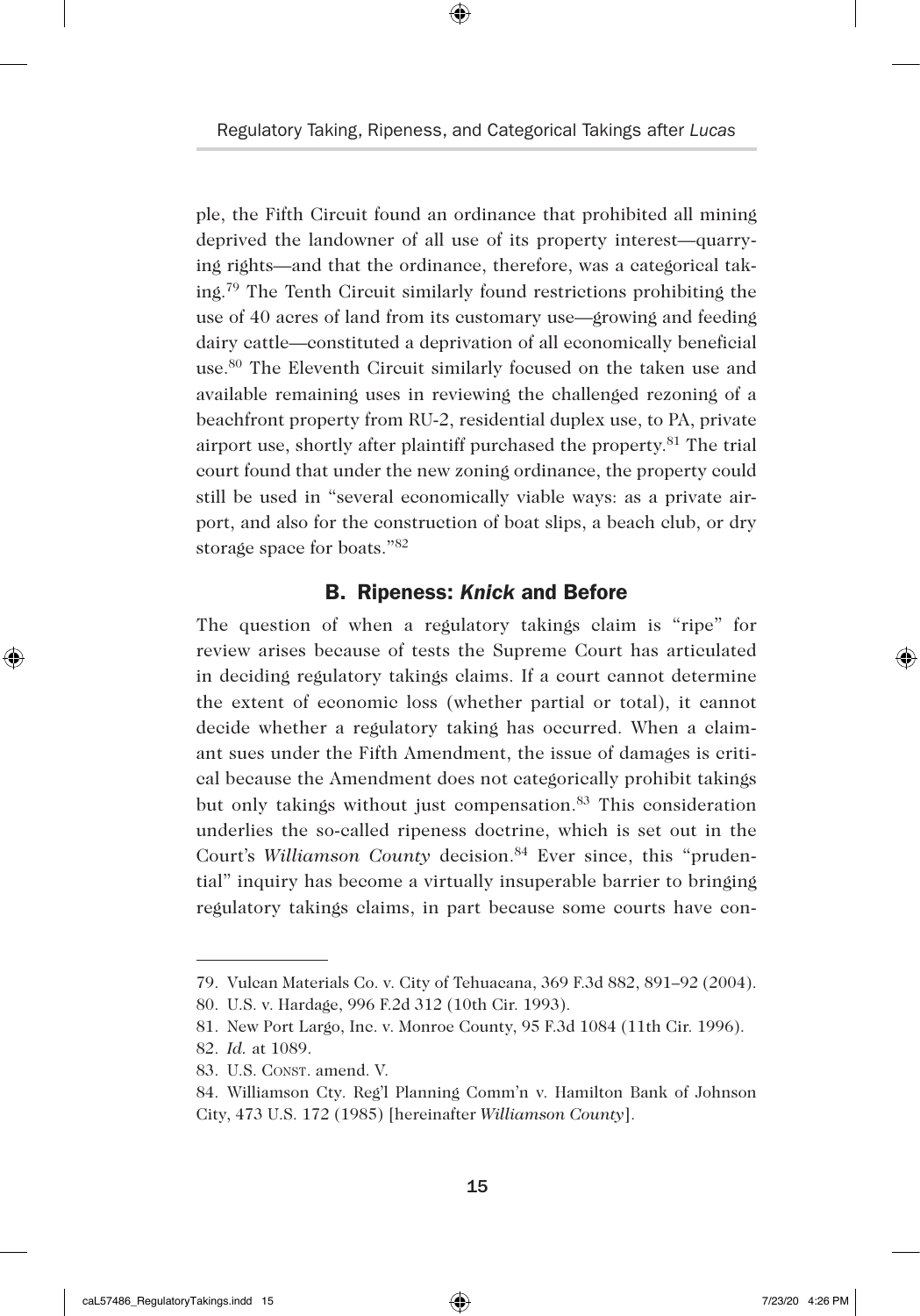verted the two-part ripeness test into a jurisdictional, rather than a prudential, rule. The application of the test has become a further hurdle for plaintiff landowners when federal courts "preclude" plaintiffs from raising takings issues litigated first in state court in order to satisfy the state action ripeness prong.

Fortunately, the Court eliminated the state action/litigation requirement in *Knick v. Township of Scott, Pennsylvania*. 85 Moreover, a wave of other recent decisions recognize ripeness as primarily prudential. As a prudential inquiry, courts may refuse to raise the ripeness barrier in particularly egregious circumstances, such as when a plaintiff landowner has spent years in court attempting to reach the merits of a regulatory takings claim.

The state action requirement began with *Williamson County*, in which the Court barred Hamilton Bank, the owner of a parcel that was denied development approval by Williamson County, from bringing a regulatory taking claim in federal court because the claim was not "ripe." Ripeness, according to the Court, required the landowner to (1) obtain a "final decision" from the relevant state or county agencies on its application for development (in that case, subdivision approval) $86$  and (2) seek and fail to obtain compensation for the regulatory taking in state court.<sup>87</sup> Noting that the property owner had sought neither a variance (or similar land use exception) for its project nor state compensation for the alleged taking, the Court held that Hamilton Bank failed both prongs of the ripeness test and could therefore not bring a substantive takings challenge in federal court.88 Since *Williamson County*, both the final decision rule and the compensation requirement have raised considerable barriers to the bringing of regulatory takings challenges to land use controls.<sup>89</sup>

◈

<sup>85.</sup> 139 S. Ct. 2162 (2019).

<sup>86.</sup> *Id.* at 186–94.

<sup>87.</sup> *Id.* at 194–97.

<sup>88.</sup> *Id.* 

<sup>89.</sup> For critical comment on the insuperable barrier which *Williamson County* imposes, *see* Thomas E. Roberts, *Ripeness and Forum Selection in Fifth Amendment Takings Litigation*, 11 J. LAND USE & ENVTL. L. 37 (1995)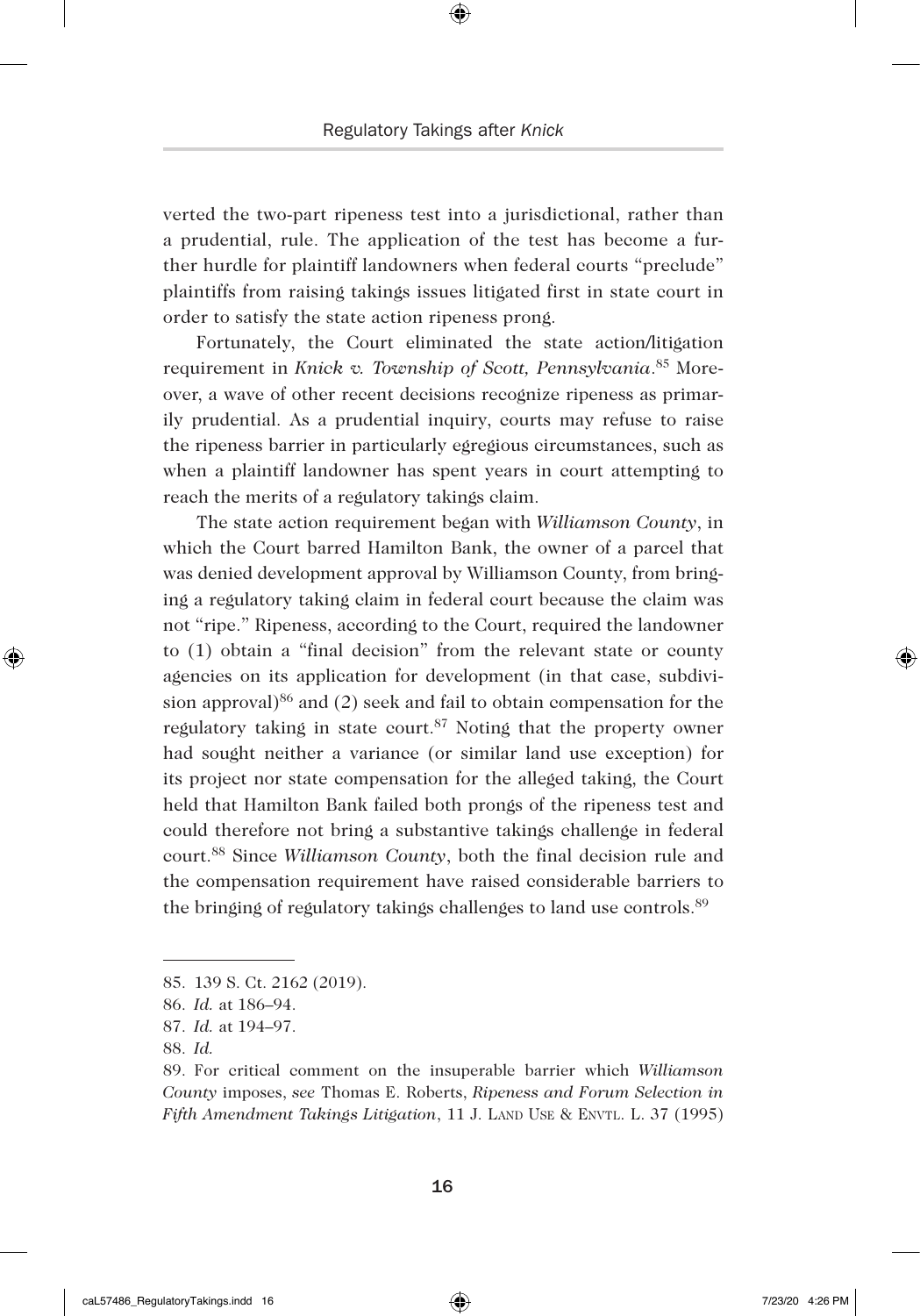The subsequent Supreme Court decision in *San Remo Hotel, L.P. v. City and County of San Francisco* indirectly demonstrates the difficulty of applying the ripeness doctrine to regulatory takings disputes.90 *San Remo* does not deal directly with either *Williamson* prong, instead addressing the preclusion problem created for litigants whom federal courts direct to first seek relief in state court under either or both prongs of *Williamson County*. 91 Such litigants dutifully bring their claims in state court, are usually denied relief, and return to federal court, only to find that they are then precluded from "relitigating" the takings claims in the original federal court.<sup>92</sup>

The *San Remo* decision is just as important for what the Court does not address as for what it does. Carefully noting which parts of the petition for certiorari it chose to address, the five-justice majority opinion, written by Justice Stevens, set out the narrow question before the Court: "This case presents the question whether the federal courts may craft an exception to the full faith and credit statute, 28 U.S.C. § 1738, for claims brought under the Takings Clause of the Fifth Amendment."93 Notably, the correctness or continued validity of the *Williamson County* ripeness test was not specifically addressed.94 The Court dealt only with the limited issue of remedy

90. 545 U.S. 323 (2005).

91. *Id.* 

◈

93. *San Remo Hotel*, 545 U.S. at 326.

94. Neither was it addressed by the federal courts below nor raised before the Court by the parties, as correctly noted by Chief Justice Rehnquist in his concurring opinion. *See id.* at 352 (Rehnquist, C.J., concurring).

and Michael M. Berger, *The "Ripeness" Mess in Federal Land Use Cases, or How the Supreme Court Converted Federal Judges into Fruit Peddlers*, *in* Institute on Planning, Zoning and Eminent Domain (1991).

<sup>92.</sup> *Id*. at 336–38; Thomas E. Roberts, *Fifth Amendment Taking Claims in Federal Court: The State Compensation Requirement & Principles of Res Judicata*, 24 Urb. L. 479 (1992); *see also* City of Chi. v. Int'l Coll. of Surgeons, 522 U.S. 156 (1997) (blessing the removal imbalance caused by *Williamson County* ripeness hurdles by permitting the regulator's removal game because property owners are "assuredly" not required to bring facial challenges to an allegedly unconstitutional zoning ordinance in state court, despite notable silence to its *Williamson County* decision).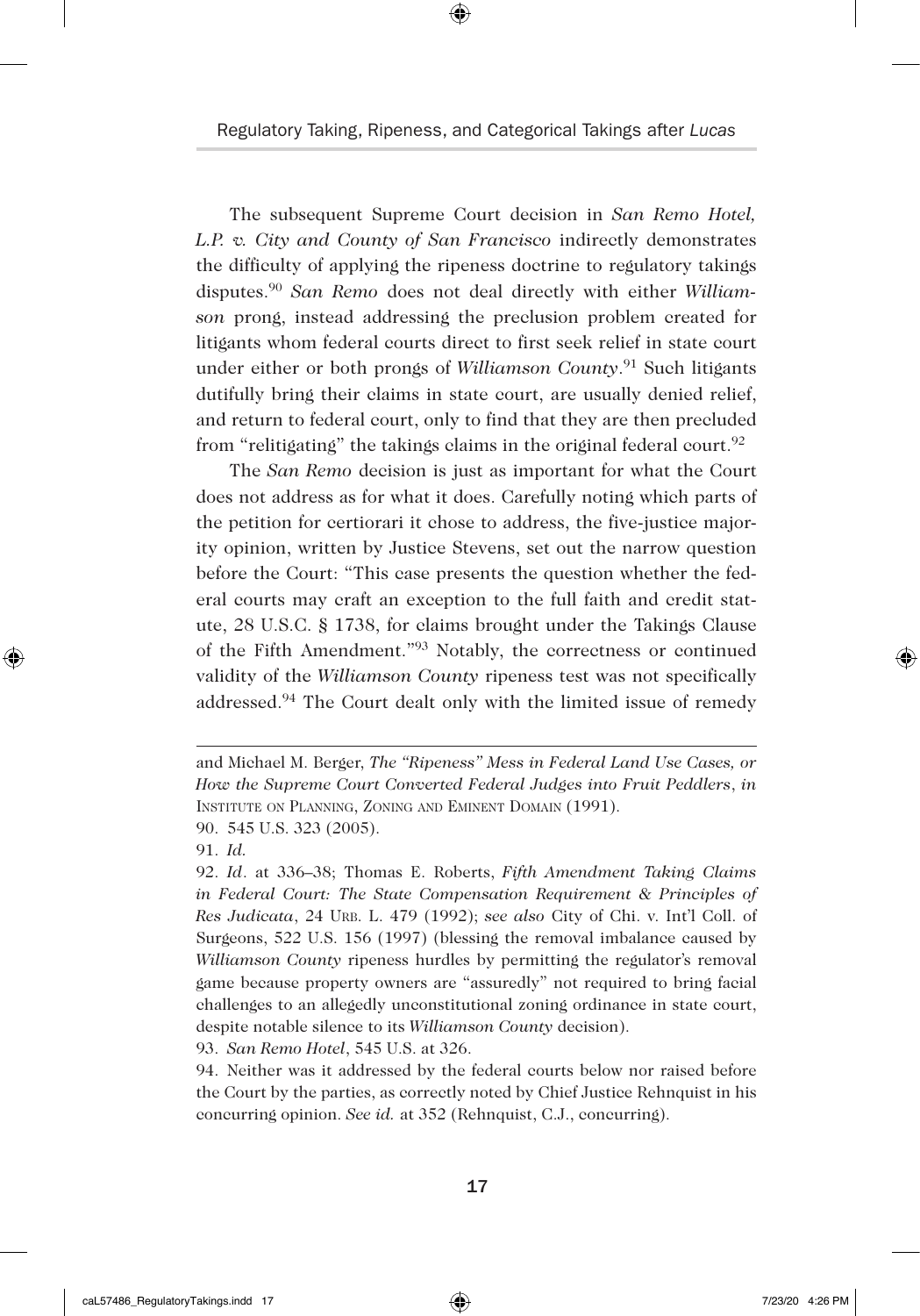for preclusion under the full faith and credit statute and narrowly ruled that federal courts may not carve out an exception to the statute—in this case for regulatory takings—unless Congress so allows, either explicitly or implicitly. Presumably, a petitioner in *San Remo Hotel*'s posture was precluded from raising regulatory takings issues litigated in federal court that it previously litigated in state court, despite being forced into state court in order to "ripen" the case under the first prong of *Williamson County*. Language elsewhere in the opinion suggests it was likely the majority would permit preclusion under other circumstances as well, although a five-justice opinion is perhaps a slender reed upon which to rely for much beyond the holding itself.95 Regardless, the Court made it clear there is no right to hear a regulatory taking claim in federal court, whether a landowner is forced into state court under preclusion principles or not. From this decision, it was also clear that the *Williamson County* ripeness barrier against bringing regulatory takings claims remained intact. Chief Justice Rehnquist, writing for concurring members of the Court, clearly signaled his intent to revisit at least the second prong requiring state action.96

A number of federal appellate courts have since agreed with the suggestion of the late Chief Justice that the interpretation of the state action prong as a jurisdictional test lacks authority. In recent decisions prior to *Knick*, the Court used language emphasizing that *Williamson County* was, in fact, "a discretionary, prudential ripeness doctrine."97 For example, in the 2010 decision of *Stop the Beach Renourishment Inc. v. Florida Department of Environmental Protection*, 98 the Supreme Court considered a case in which beachfront landowners alleged an inverse condemnation after the state

◈

<sup>95.</sup> *Id.* at 343 (quoting Allen v. McCurry, 449 U.S. 90, 103–04 (1980)).

<sup>96.</sup> *Id.* at 348 (Rehnquist, C.J., concurring).

<sup>97.</sup> J. David Breemer, *The Rebirth of Federal Takings Review? The Courts' "Prudential" Answer to* Williamson County*'s Flawed State Litigation Ripeness Requirement,* 30 Touro L. Rev. 319, 339 (2014). 98. 560 U.S. 702 (2010).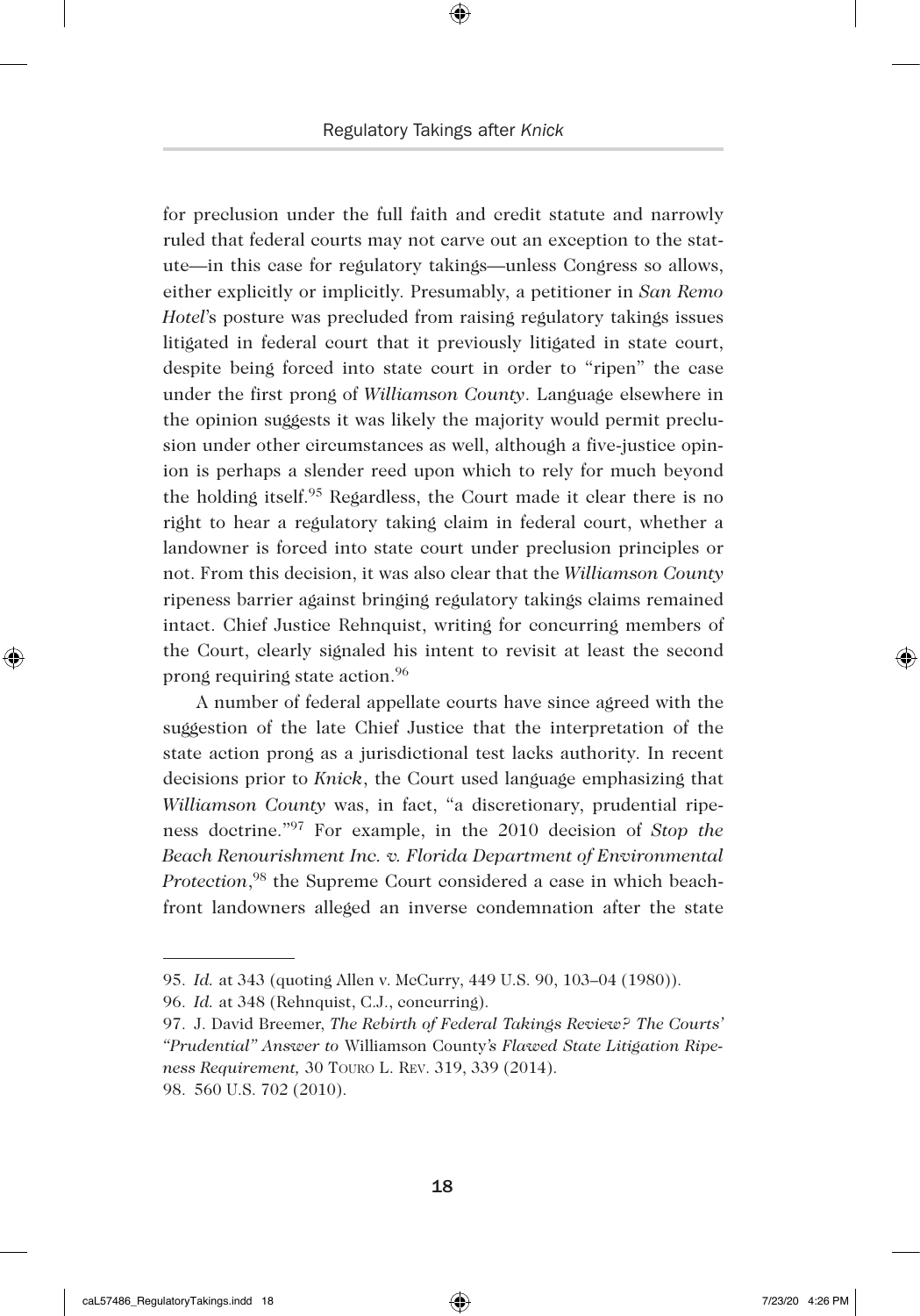⊕

undertook a "beach renourishment" project that deprived them of their littoral rights and rights to accretion.<sup>99</sup> The Court made short work of the respondents' attempt to argue the taking claim was not ripe because the petitioners had not sought just compensation in state court, holding the ripeness objection—which was not raised in the writ for certiorari—did not present a jurisdictional issue and was therefore waived.100 In the 2013 decision of *Horne v. U.S. Department of Agriculture*, the Court again clarified that "prudential ripeness" is "not, strictly speaking, jurisdictional."101 In a footnote to the opinion, the Court further explained that a "[c]ase or [c]ontroversy exists once the government has taken private property without paying for it. Accordingly, whether an alternative remedy exists does not affect the jurisdiction of the federal court."102 Commentators correctly speculated that the Supreme Court, by emphasizing the prudential nature of the doctrine, paved the way for lower federal courts to relax ripeness requirements<sup>103</sup> and to address challenged regulations directly.

Given the direction of a number of federal decisions following *San Remo*, *Stop the Beach*, and *Horne*, it is clear that the *Williamson County* ripeness rule had already been substantially diluted with respect to the state action requirement. First, many courts cast the ripeness doctrine as mostly prudential rather than jurisdictional. Second, courts have been increasingly loath to apply the state action prong, at least in part to avoid lengthy delays in reaching the merits of a regulatory taking claim.104

- 102. *Id*. at n.6 (internal quotations omitted).
- 103. Breemer, *supra* note 97, at 339.

◈

<sup>99.</sup> *Id*. at 730.

<sup>100.</sup> *Id.* at 729.

<sup>101.</sup> 569 U.S. 513, 526 (2013).

<sup>104.</sup> David L. Callies, *Through a Glass Clearly: Predicting the Future in Land Use Takings Law*, 54 Washburn L.J. 43, 102 (2012).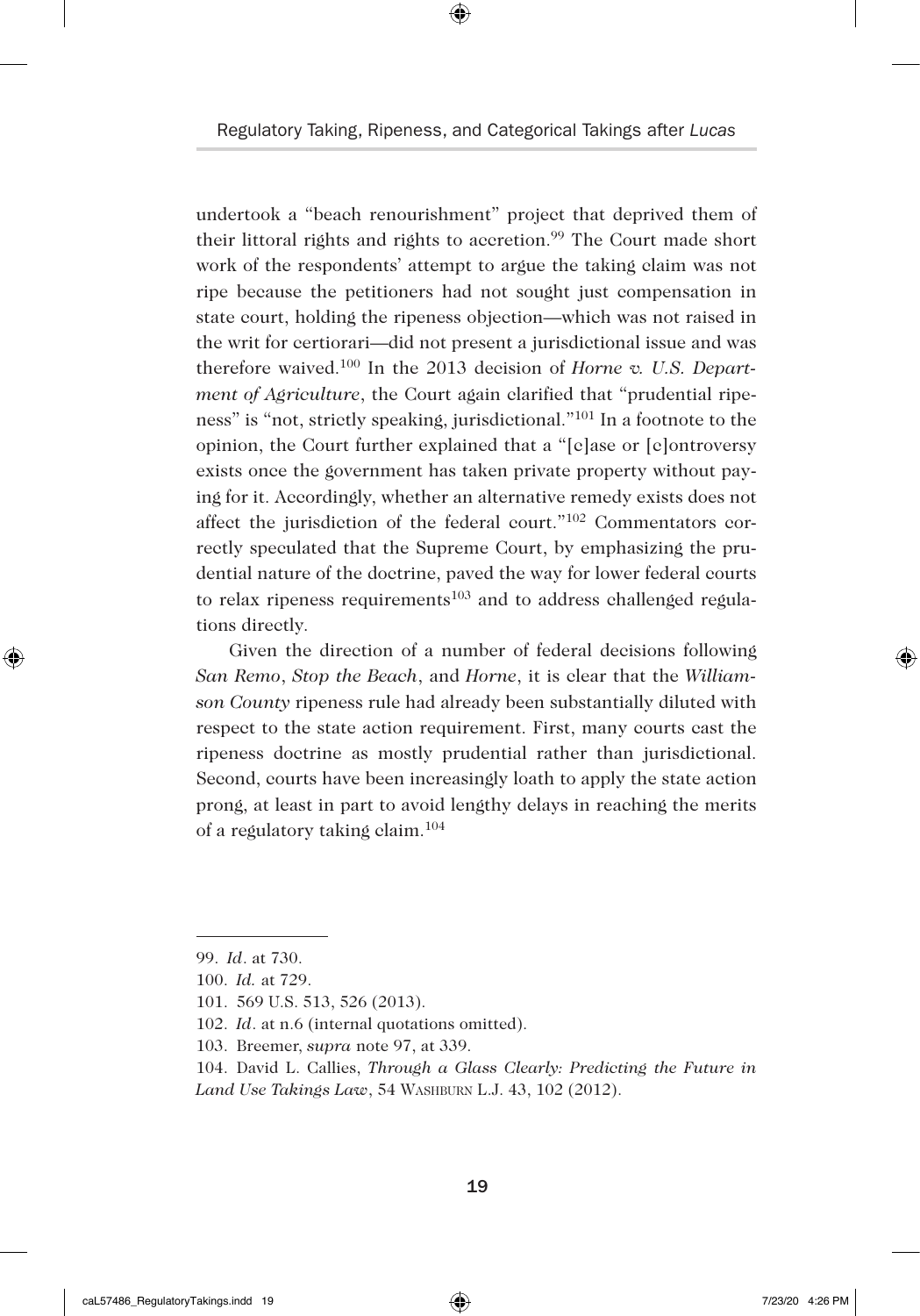#### C. *Knick v. Township of Scott, Pennsylvania*

In *Knick*, the Court first clarified that the government violates the Takings Clause once it takes property without just compensation, which gives rise to the property owner's Fifth Amendment claim under § 1983.105 By concentrating upon the proper understanding of the Fifth Amendment right to just compensation, *Knick*'s holding follows logically: the state action prong of *Williamson County* ripeness is overruled because of its poorly reasoned and unworkable effects in practice.106 The first prong, finality, was not at issue in *Knick* and is thus left undisturbed.107

The regulation underlying *Knick* involved a local ordinance that violated the fundamental right to exclude.108 Knick owned 90 acres of pastureland in Scott Township, a small community outside of Scranton, Pennsylvania.109 Her land was primarily used as a grazing area for horses and other farm animals, except for Knick's singlefamily home and a small grave area where a neighbor's ancestors were allegedly buried.110 Pennsylvania has a long history of permitting backyard burials, and in 2012, the township passed an ordinance requiring all cemeteries to maintain open public access during daylight hours.<sup>111</sup> The ordinance also authorized township officers to enter property in order to determine the existence and location of a cemetery on privately owned property.112 After an officer discovered several grave markers on Knick's property, Knick was notified that she was in violation of the ordinance for failure to open her property for public access.113

105. *Knick*, 139 S. Ct. at 2177. 106. *Id.* at 2178–79. 107. *Id.* at 2169. 108. *Id.* 109. *Id*. 110. *Id.* at 2168. 111. *Id.* 112. *Id*. 113. *Id.* 

◈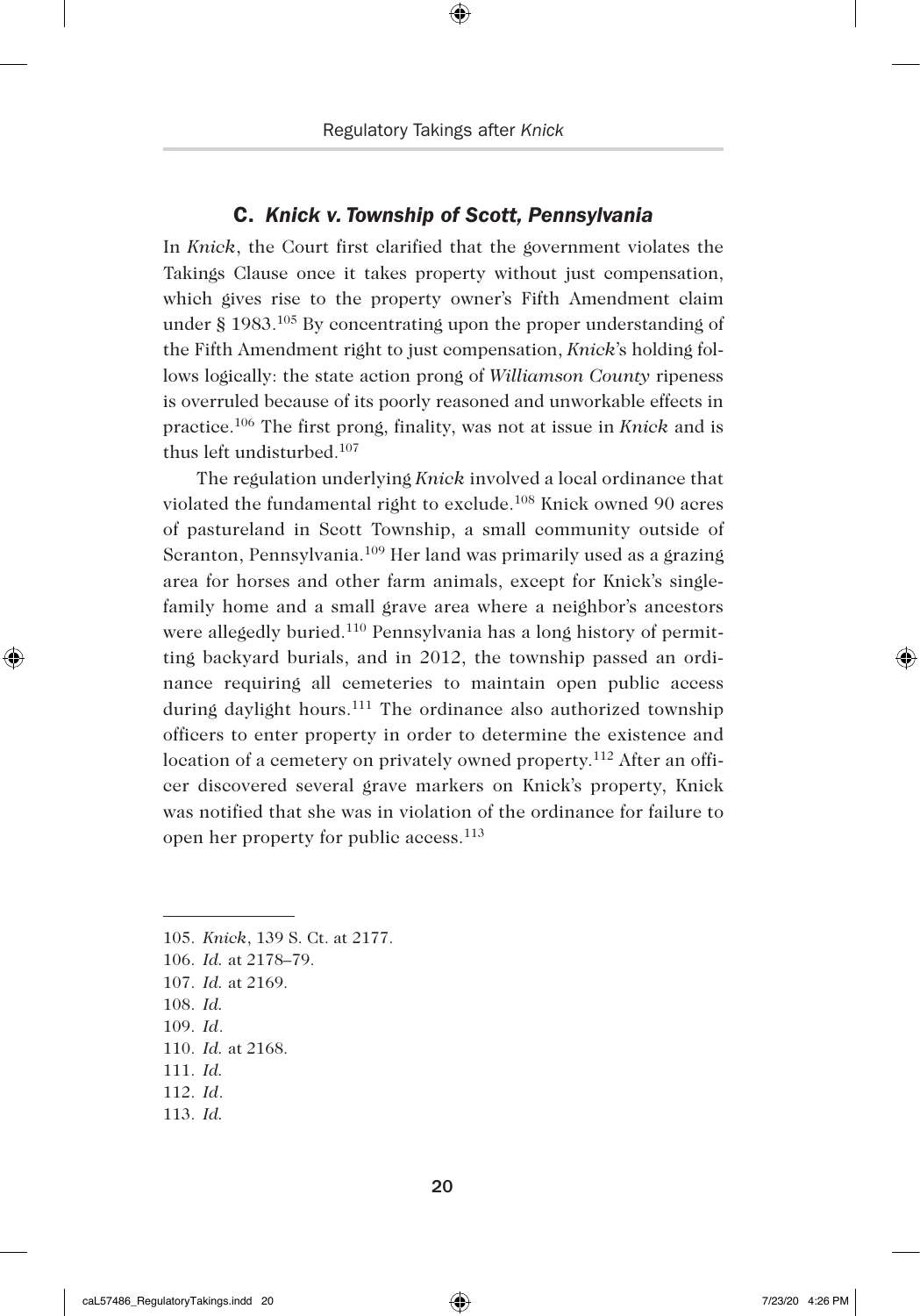⊕

Knick petitioned the state court for declaratory and injunctive relief on the ground that the ordinance effected a taking of her property.114 Upon the township's stay of enforcement of the ordinance during state court proceedings, Knick was procedurally precluded from a state remedy.115 The state court declined to rule on Knick's request for declaratory and injunctive relief because she could not demonstrate the irreparable harm necessary for equitable relief without an ongoing enforcement action.<sup>116</sup> Knick then filed in federal district court alleging the ordinance constituted a Fifth Amendment taking.117 However, the claim was dismissed because Knick did not first pursue an inverse condemnation action in state court.<sup>118</sup> Despite the Third Circuit noting the ordinance was "extraordinarily and constitutionally suspect," the court affirmed the dismissal of Knick's claim under *Williamson County*. 119 The Supreme Court agreed that the contested ordinance clearly caused an uncompensated regulatory taking and so accepted *Knick* on certiorari, ultimately eliminating the state action prong from the *Williamson County* two-prong test. $120$ 

The *Knick* opinion opens by characterizing *Williamson County* as holding "a property owner whose property has been taken by a local government has not suffered a violation of his Fifth Amendment rights—and thus cannot bring a federal takings claim in federal court—until a state court has denied his claim for just compensation under state law."121 The Court first corrects this misconception of when the right for compensation arises. According to *Knick*, the plaintiff's inability to pursue his federal claim due to *Williamson* 

114. *Id*.

◈

- 115. *Id.*
- 116. *Id.*
- 117. *Id*.

118. *Id.* at 2169.

119. *Id.*

- 120. *Id.* at 2169–70.
- 121. *Id.* at 2167.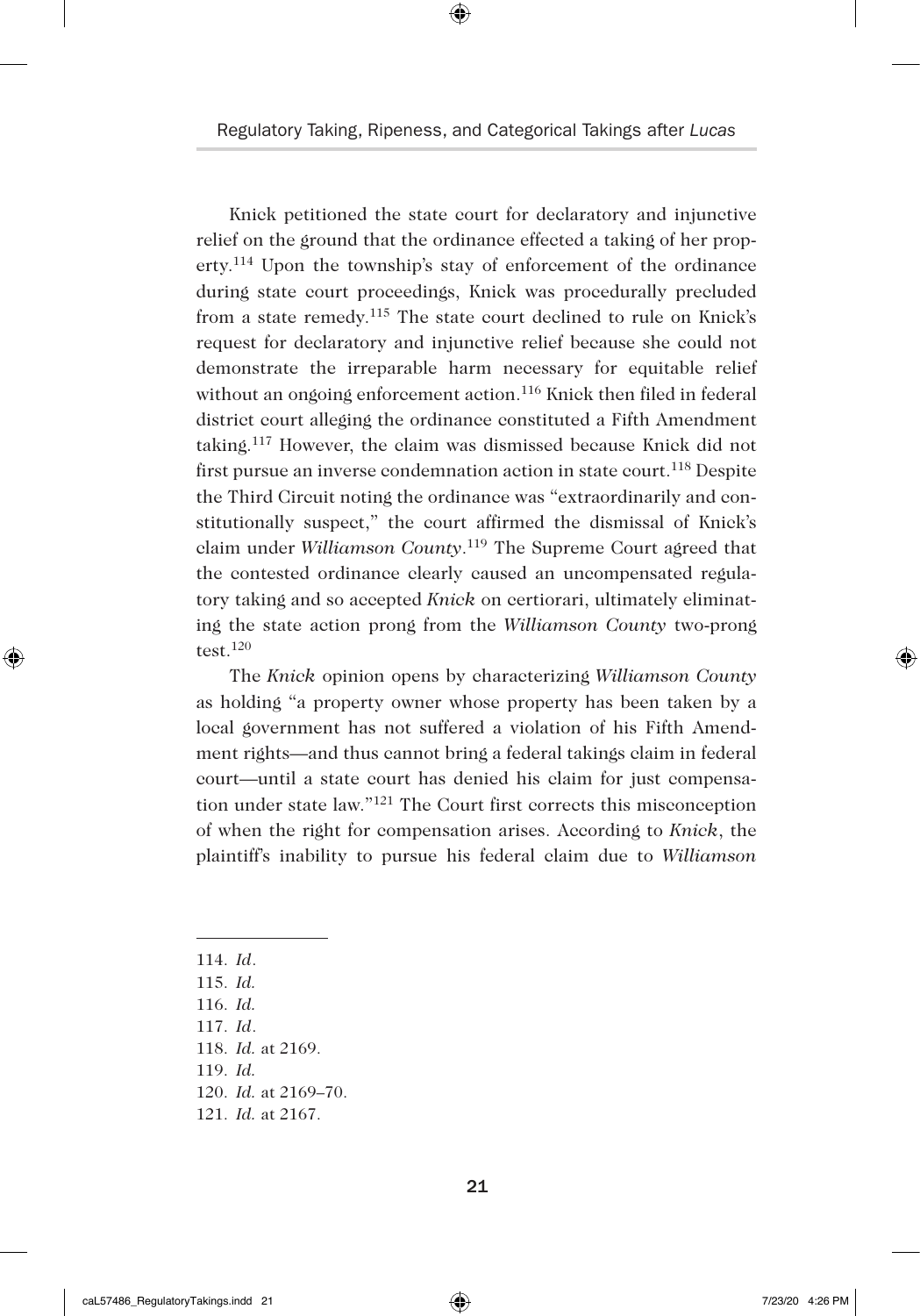*County* ripeness and the Court's subsequent decision in *San Remo* "rests on a mistaken view of the Fifth Amendment."122

*Knick* holds that the availability of any particular compensation remedy under state law cannot infringe upon or restrict the property owner's federal constitutional claim.123 The existence of state procedure that may result in compensation does not affect or deprive a property owner of his or her right to just compensation.124 The Court explained that the *Williamson County* court created the state procedure prong under a different understanding of the Fifth Amendment. *Williamson County* explicitly held that the property owner "cannot claim" a violation of the Takings Clause until he or she has used the available state law procedure for compensation and been denied.125 Under this view of the Takings Clause, the existence of a state remedy qualifies the right, preventing the right to compensation from vesting until exhaustion of state remedies proves unsuccessful.126

After citing a large body of cases that illustrate ambiguity when the taking arises, *Knick* holds that plaintiffs may bring constitutional claims under the Takings Clause without first bringing any sort of state lawsuit, even when state court procedures to address the underlying contention are available.<sup>127</sup> The Court describes the state action prong as practically effectuating a state exhaustion requirement*.* 128 Thus, the state action prong of *Williamson County* ripeness was based on a flawed interpretation of the Takings Clause.129 *Knick*  concludes that government violates the Takings Clause when it takes property without compensation and that a property owner may bring a Fifth Amendment claim at that time. Because the violation is

◈

125. *Id.* (quoting *Williamson County*, 473 U.S. at 195).

126. *Id.*

<sup>122.</sup> *Id.*

<sup>123.</sup> *Id*. at 2171.

<sup>124.</sup> *Id*.

<sup>127.</sup> *Id.* at 2172–73 (quoting D. Dana & T. Merrill, Property: Takings 262 (2002)).

<sup>128.</sup> *Id.* at 2173.

<sup>129.</sup> *Id.*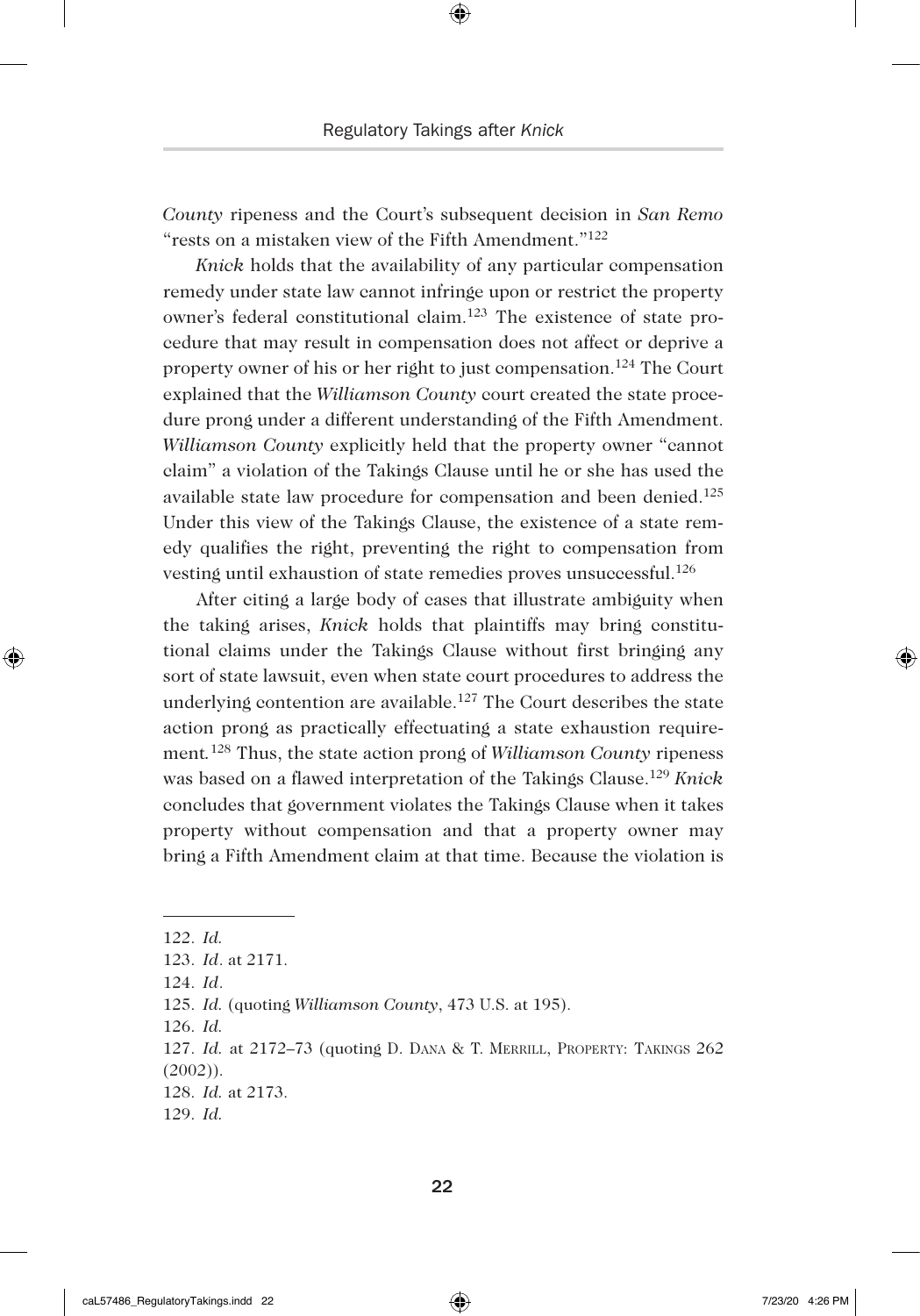complete at the time of the taking, the plaintiff's pursuit of remedy in federal court need not wait on prior state action.<sup>130</sup>

The *Knick* dissent defends the *Williamson County* rationale that a Fifth Amendment violation does not arise until the government denies the property owner compensation in a subsequent proceeding.131 Nevertheless, after *Knick*, it is clear where the law stands: an unconstitutional Fifth Amendment taking arises as soon as the property owner suffers an uncompensated taking. From this conclusion, it necessarily follows that the state action prong rested on a misunderstanding of the now-clarified law.

### D. The Circuits: Where We Were

Prior to *Knick*, the need to apply both prongs of the *Williamson County* ripeness test was mitigated by many courts. Several circuits were trending toward treating ripeness as a prudential requirement.132 Five circuits made up the prudential group, all of which explicitly described the prudential nature of ripeness and reserved discretion in applying the state action prong accordingly. Three other circuits strictly adhered to *Williamson County*, requiring claims to satisfy the state action prong under all circumstances. Finally, two circuits recognized the second prong as prudential but had yet to use such discretion to waive the state action prong.

However, the prudential circuits did not eliminate the second prong. They generally viewed ripeness as a prudential measure that vested final discretion in its judges. The Ninth Circuit was first to shift to an unequivocal prudential view.133 The Fifth Circuit overturned

◈

<sup>130.</sup> *Id.* at 2177.

<sup>131.</sup> *Id*. at 2180–81 (Kagan, J., dissenting).

<sup>132.</sup> Callies, *supra* note 104, at 97, 101.

<sup>133.</sup> *See* Guggenheim v. City of Goleta, 638 F.3d 1111, 1118 (9th Cir. 2010); *see also* MHC Fin. Ltd. P'ship v. City of San Rafael, 714 F.3d 1118, 1130 (9th Cir. 2013), *cert. denied*, 134 S. Ct. 900 (2014) (exercising its discretion not to impose the "prudential requirement of exhaustion in state court").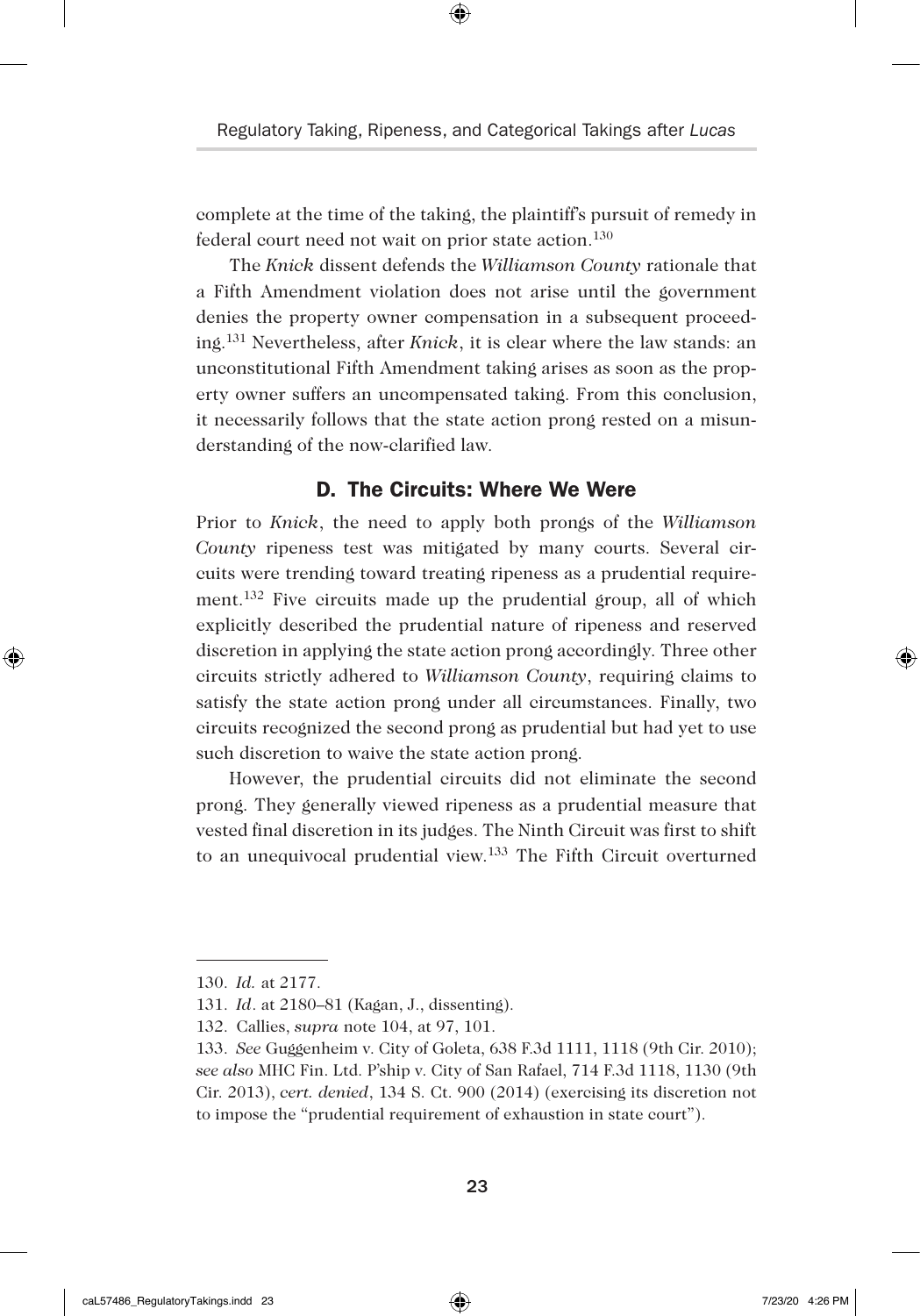precedent construing ripeness as strictly jurisdictional, holding the two-prong requirements of ripeness were merely prudential.<sup>134</sup>

The Fourth Circuit set out thorough rationale for prudential ripeness in its 2013 decision of *Town of Nags Head v. Toloczko*. 135 In deciding the applicability of a local ordinance that prohibited reconstruction of private residences on land designated "public trust area" by the town situated within the coastal zone, the court narrowly approached ripeness in response to the defense raised by the town.136 The court first held that ripeness is a prudential rule, not a jurisdictional one.<sup>137</sup> Therefore, a federal court could exercise discretion in requiring ripeness.138 The court then exercised its discretion and declined to apply the second prong of the ripeness rule "in the interests of fairness and judicial economy."139

In *Town of Nags Head v. Sansotta*, the Fourth Circuit took a further step toward ending the use of the state action prong as means to avoid judgment on the merits.140 Observing that the interaction of removal and preclusion under *Williamson County* ripeness as interpreted in state courts could be used to bar challenged land use controls from federal court review (upon a plaintiff filing a takings claim in state court, as required by *Williamson County*, a defendant could simply remove to federal court and immediately unripen the removed claim in the new federal forum), the Fourth Circuit held in *Sansotta* that the town automatically waived ripeness when it removed to federal court.141

The Second Circuit also held *Williamson County* ripeness was prudential rather than jurisdictional and reserved the right to exercise discretion in applying the doctrine in order to retain federal

◈

<sup>134.</sup> Rosedale Missionary Baptist Church v. New Orleans City, 641 F.3d 86 (5th Cir. 2011).

<sup>135.</sup> 728 F.3d 391 (4th Cir. 2013).

<sup>136.</sup> *Id*.

<sup>137.</sup> *Id.*

<sup>138.</sup> *Id.*

<sup>139.</sup> *Id.*

<sup>140.</sup> 724 F.3d 533 (4th Cir. 2013).

<sup>141.</sup> *Id.* at 544.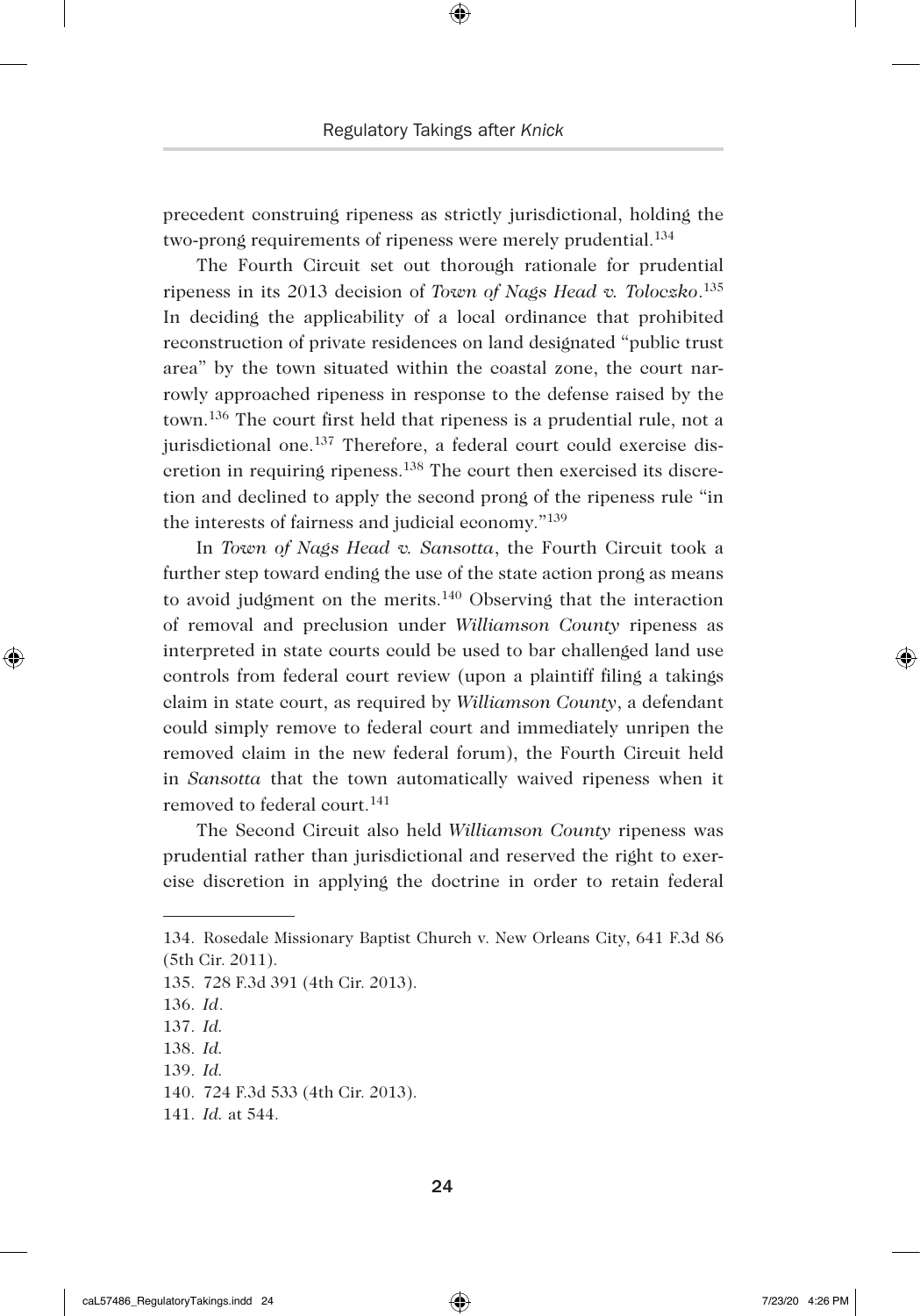⊕

jurisdiction to decide a case.<sup>142</sup> The Sixth Circuit similarly joined the prudential group of circuits, noting that "dismissing a case on ripeness grounds does a disservice to the federalism principles embodied in [the] doctrine" upon holding a state litigation requirement "clearly has no merit."143

Prior to *Knick*, the Third, Seventh, and Tenth Circuits appeared to be on the verge of treating the second prong as prudential*.* These circuits all recognized ripeness is prudential but hesitated to use discretion to apply the doctrine.144 For example, the Seventh Circuit noted that the prudential nature of the *Williamson County* requirements "do[es] not, however, give the lower federal courts license to disregard them."145 The First, Eighth, and Eleventh Circuits continued to strictly apply ripeness as a jurisdictional rule that bars claims from federal review that fail the *Williamson County* ripeness requirements.146

The effect of the first—the finality—prong of the ripeness doctrine was also mitigated by lower courts. To satisfy the finality prong, the government entity issuing the offending regulation must first

◈

<sup>142.</sup> Sherman v. Town of Chester, 752 F.3d 554, 561 (2d Cir. 2014) (citing *Sansotta*, 724 F.3d at 545 and *Horne v. Dep't of Agric.*, 133 S. Ct. 2053, 2062  $(2013)$ ).

<sup>143.</sup> Wilkins v. Daniels, 744 F.3d 409, 418 (6th Cir. 2014).

<sup>144.</sup> *See, e.g.*, Alto Eldorado P'ship v. County of Santa Fe, 634 F.3d 1170 (10th Cir. 2011); Peters v. Village of Clifton, 498 F.3d 727 (7th Cir. 2007); Cty. Concrete Corp. v. Township of Roxbury, 442 F.3d 159 (3d Cir. 2006). 145. *Peters*, 498 F.3d at 734.

<sup>146.</sup> *See, e.g.*, Marek v. Rhode Island, 702 F.3d 650, 653–54 (1st Cir. 2012) ("It follows inexorably that the plaintiff would have had to pursue this procedure fully in a state court before a federal court could exercise jurisdiction over his takings claim. His failure to do so was fatal to his federal takings claim."); 126th Ave. Landfill, Inc. v. Pinellas County, 459 F. App'x 896, 900 (11th Cir. 2012) ("In a takings case . . . a plaintiff must first exhaust administrative remedies, then seek inverse condemnation in state court; only if both of those are unsuccessful may a plaintiff attempt to bring suit in federal court under the Fifth Amendment's Takings Clause"); Snaza v. City of Saint Paul, 548 F.3d 1178, 1181–83 (8th Cir. 2008) ("*Williamson County* is jurisdictional.").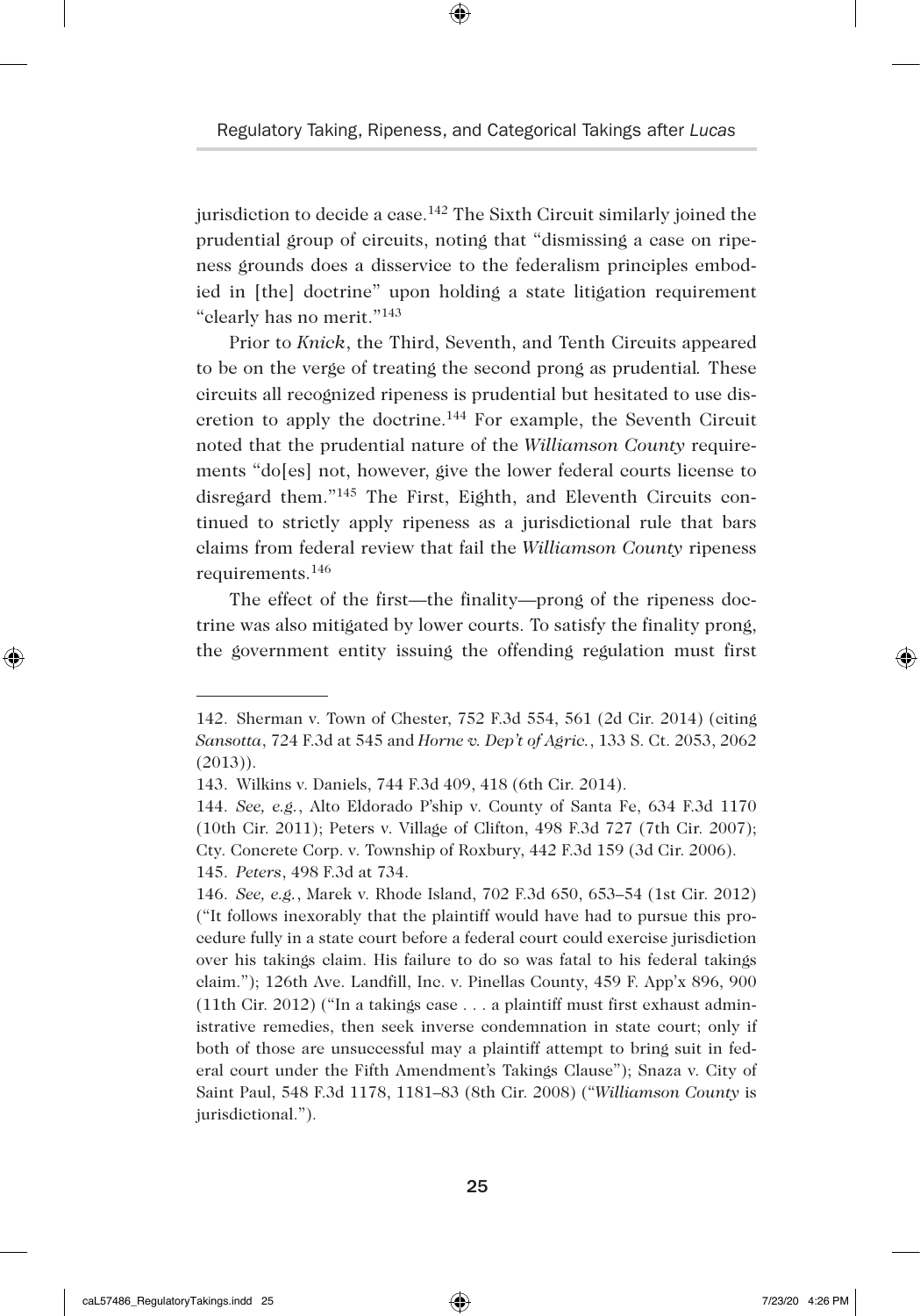reach a final decision on the application of the subject regulation.<sup>147</sup> Because the finality requirement allegedly serves a legitimate purpose, it has largely been spared the criticism leveled at the state action requirement.148 Federal courts had, however, imposed limitations on the finality requirement to avoid gamesmanship and repetitive, unfair, or futile efforts to pursue further administrative relief.<sup>149</sup>

The Supreme Court addressed the finality requirement in *Palazzolo v. Rhode Island*, creating a protection against government abuse through a prohibition on "burden[ing] property by imposition of repetitive or unfair land-use procedures in order to avoid a final decision."150 *Palazzolo* also held that a takings claim likely ripens once there is a reasonable degree of certainty that the government agency lacks further discretion to permit or deny development or use of land.151 The reasonable measure test in *Palazzolo* reflects the observation by lower courts that some form of a "futility exception" exists to the ripeness finality requirement.<sup>152</sup>

In sum, *Knick* reduced ripeness to the finality prong, the strength of which has yet to be directly addressed by the Supreme Court. Ridding ripeness of the state action requirement is not the only work *Knick* accomplished. What's left of the ripeness doctrine is now clearly "prudential." *Knick* was unambiguous in clarifying the discretionary nature of the ripeness test for entry to federal courts. Landowners facing ripeness can seek the court's discretion because ripeness can no longer serve as a jurisdictional barrier to federal court. Moreover, the preclusion issues raised in *San Remo* can now

◈

<sup>147.</sup> *Williamson County*, 473 U.S. at 193.

<sup>148.</sup> *E.g.*, Kurtz v. Verizon N.Y., Inc., 758 F.3d 506, 512 (2d. Cir. 2014).

<sup>149.</sup> Callies, *supra* note 104, at 102; *e.g.*, Southview Assocs., Ltd. v. Bongartz, 980 F.2d 84, 98 (2d Cir. 1992); Gilbert v. City of Cambridge, 932 F. 2d 51, 60–61 (1st Cir. 1991); S. Pac. Transp. Co. v. City of Los Angeles, 922 F. 2d 498, 504 (9th Cir. 1990); Eide v. Sarasota Cty., 908 F. 2d. 716, 726 (11th Cir. 1990).

<sup>150.</sup> 533 U.S. 606, 620–21 (2001).

<sup>151.</sup> *Id.* at 620.

<sup>152.</sup> Callies, *supra* note 104, at 102 (*citing S. Pac. Transp. Co.*, 922 F.2d at 504).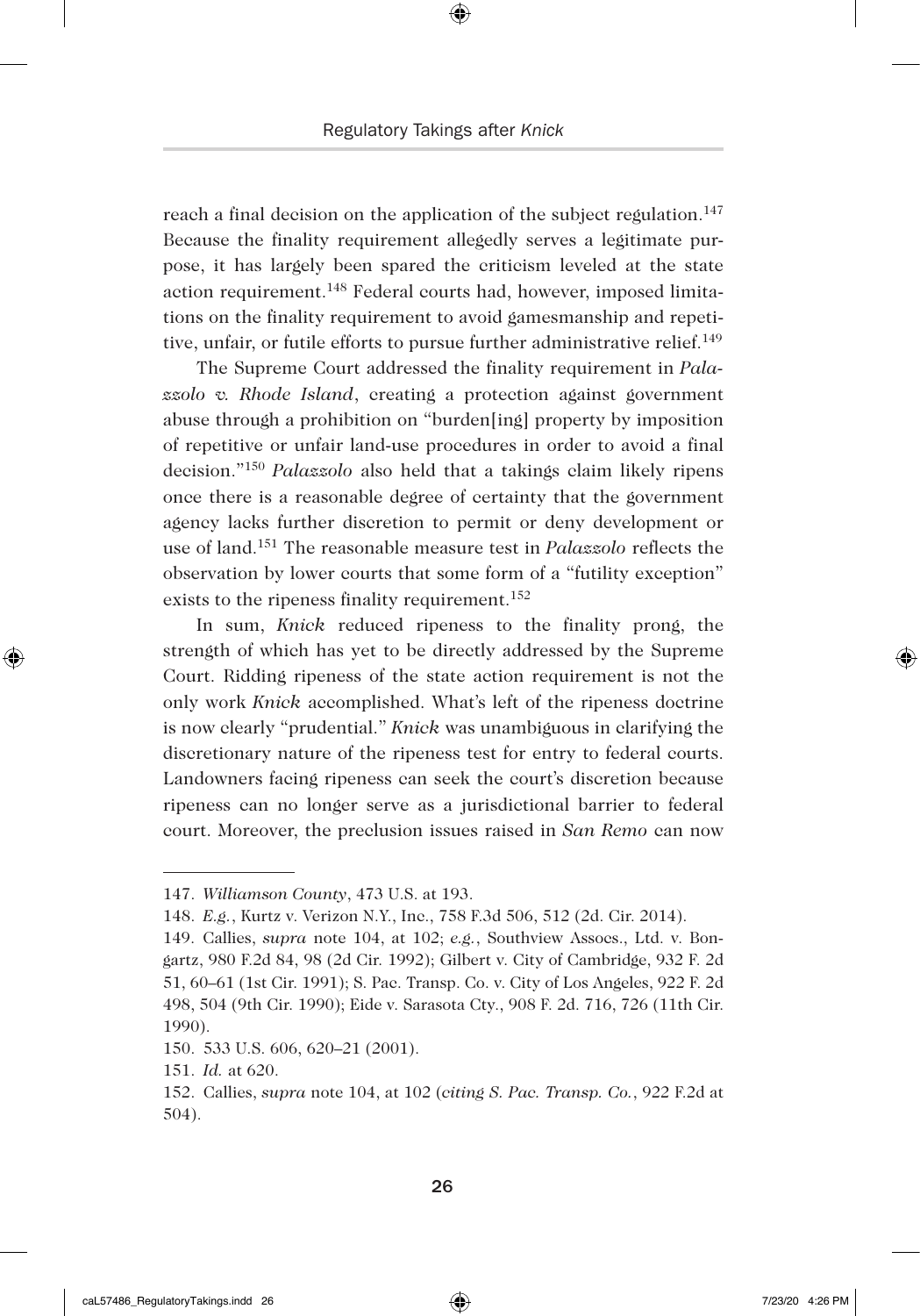be avoided by landowners who previously waited to satisfy the finality requirement before challenging land use controls on the merits.153

# E. Why It Matters: Hawai'i and the Need for Bringing Regulatory Takings Challenges in Federal Court

The importance of access to the federal court system for regulatory taking challenges is superbly illustrated by the 2017 decision of the Hawai'i Supreme Court in *Leone v. County of Maui*. 154 There, the Court upheld a jury verdict finding no regulatory taking even though the landowners were prevented by local land use regulation from building a single-family house—or indeed anything else—on their lot.155 The facts are strikingly similar to *Lucas v. South Carolina Coastal Council*, the 1992 U.S. Supreme Court opinion finding a total regulatory taking of a beachfront lot due to state coastal zone regulations forbidding the construction of a single-family home.156 In *Lucas*, the Court held that, with exceptions relating to nuisance and background principles of a state's law of property (neither of which were at issue in *Leone*), government may not deprive a landowner of all economically beneficial use of its property without paying compensation, as if the property were acquired by eminent domain.157 Maui County caused such a deprivation but refused either to pay for the Leone parcel or to permit the construction of a single-family home on it, thereby bringing the case squarely within the rule and facts of *Lucas*. 158

An excellent example of how federal courts contrastingly treat categorical, total regulatory takings is *Resource Investments, Inc. v. United States*. 159 Plaintiffs, whose core business was use and

155. *Id.* 

◈

<sup>153.</sup> *See* Brian Connolly, *Takings Precedent Overruled*, 85 J. Planning 13 (2019).

<sup>154.</sup> 404 P.3d 1257 (2017).

<sup>156.</sup> 505 U.S. 1003 (1992).

<sup>157.</sup> *Id.* at 1019.

<sup>158.</sup> *Leone*, 404 P.3d at 1278.

<sup>159.</sup> 85 Fed. Cl. 447 (2009).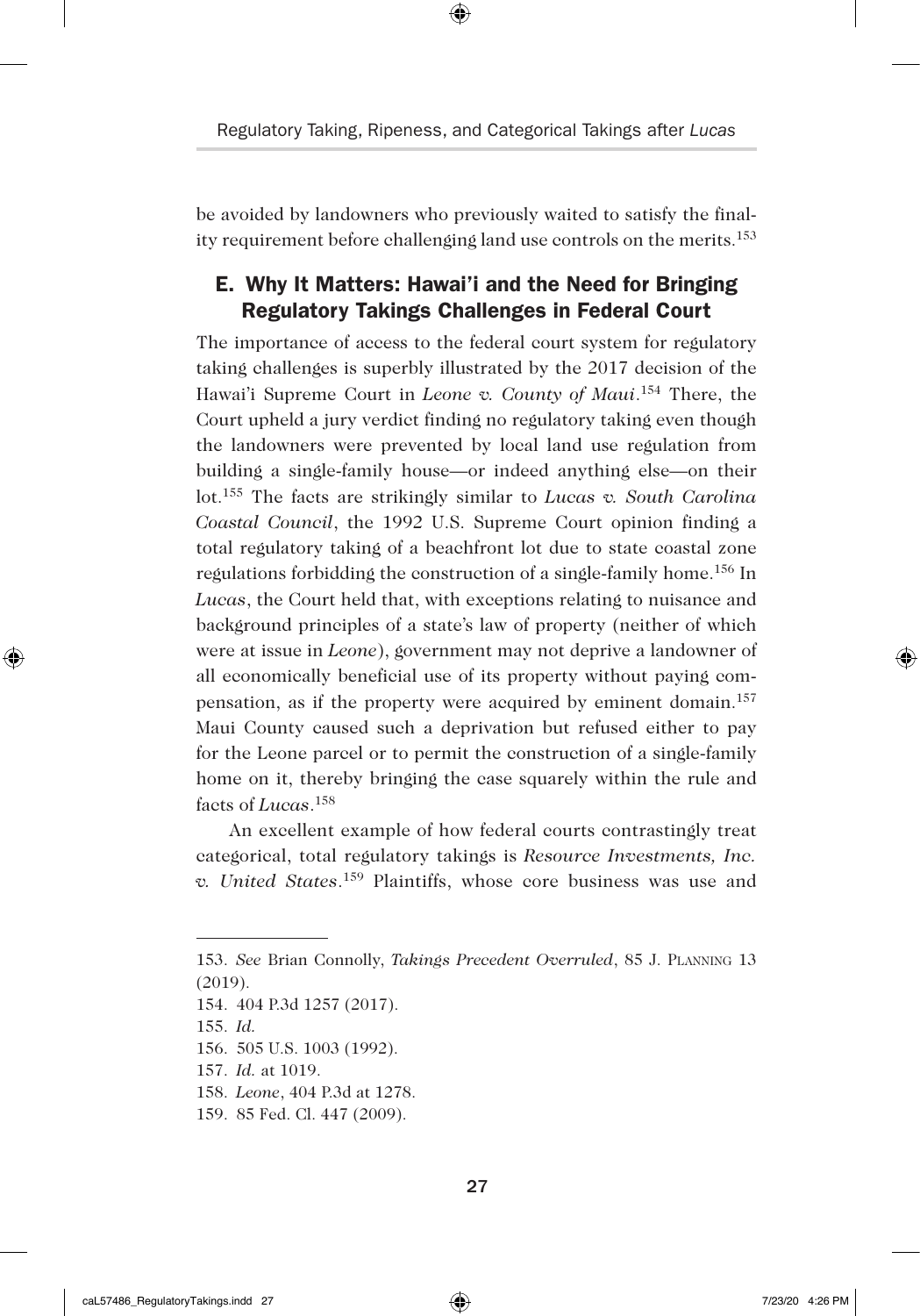development of sanitary landfills, claimed a total, per se regulation taking when the U.S. Corps of Engineers denied a dredge and fill permit for a proposed landfill.160 In holding that plaintiffs clearly established facts necessary for a total regulatory taking under *Lucas* even though the United States had presented evidence of potential use for growing hay, later subdivision, or timber harvesting, the Court of Federal Claims analyzed (and applied) the federal law on regulatory takings.161 Turning in particular to *Lucas* (and citing other federal cases in support), the court first observed that *Pennsylvania Coal* foreshadowed *Lucas* and that the partial taking decision in *Penn Central* "did not resolve whether its balancing text applied to all regulatory impingements—regardless of the amount by which the regulation reduced the value of the affected property interest"162—and concluded that *Lucas* "answered in the negative."163 The court emphasized and reiterated that the per se, total, categorical regulating taking test is whether the regulation denies all economic beneficial use of land;164 it then noted that the nuisance and background principles of a state's law of property must not apply to a landowner's property in order for there to be a total regulatory taking.165 The court then quickly dispensed with the notion that retaining *value* somehow excuses government from liability for compensation under *Lucas*:

Both in its holding and its reasoning, *Lucas* thus focuses on whether a regulation permits *economically viable use* of the property, not whether the property retains same value on paper.166

◈

#### 28

<sup>160.</sup> *Id*. at 457–63.

<sup>161.</sup> *Id*. at 490–93.

<sup>162.</sup> *Id*. at 474

<sup>163.</sup> *Id*.

<sup>164.</sup> *Id*. at 475, 477 (holding, in this case, that the exceptions did not apply).

<sup>165.</sup> *Id*. at 475–76.

<sup>166.</sup> *Id*. at 486 (emphasis in original).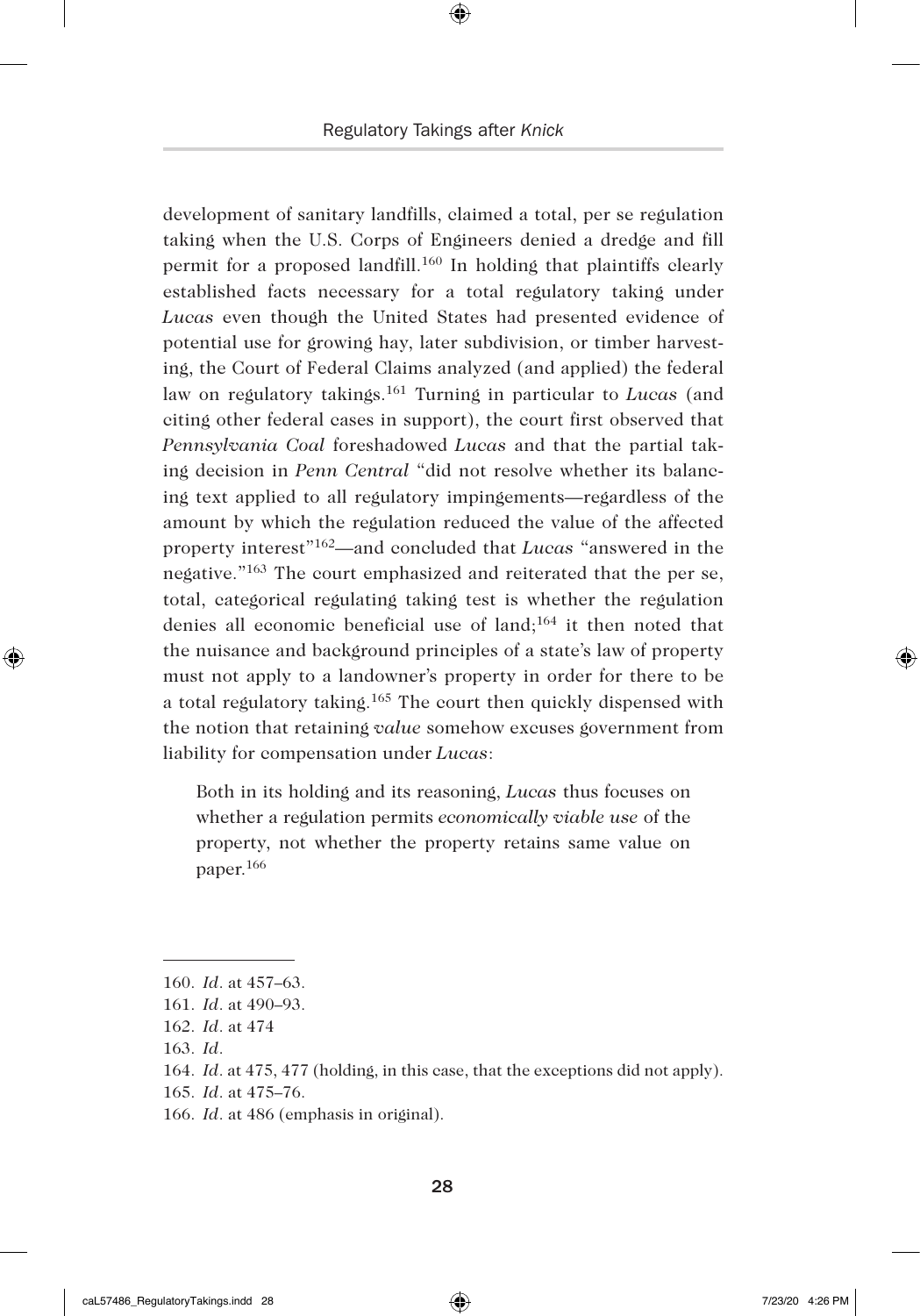After noting that a number of previous federal court decisions similarly so hold,<sup>167</sup> the court then squarely addressed the "value":

To be sure, the complete elimination of the property's value may be *sufficient* to establish a categorical taking under many circumstances, given the obvious correlation between uses and their market values; a parcel of real property without value would usually have no lawful economically viable use. Yet the lack of value is not *necessary* to effect a taking, as a parcel will typically [sic] retain some quantum of value even without economically viable use. . . . Even the property at issue in *Lucas* retain some accounting or appraised value.168

The court then continued, virtually foreseeing the facts of *Leone*:

Indeed, it is not difficult to identify other circumstances such as purchasing a parcel to preserve development-free open space or natural land, in which a parcel may have some value despite its lack of economically viable uses. Therefore, categorical treatment remains appropriate even if a parcel retains some nominal value, so long as the claimant is without economically viable use of his property.

The *Leone* facts are instructive. In 1996, the Maui County Council adopted a resolution authorizing the mayor to acquire what would later become the Leone lot, along with eight others, for the creation of a public park.169 Accordingly, the applicable county plans, which have the force of law in Hawai'i, designated the Leone lot as "park" land.170 The county only purchased two of the lots intended for park

◈

<sup>167.</sup> *Id*. at 487, including cases in which the government tried conscientiously to use "investor value" as economically beneficial use. *Id*. (*citing* Florida Rock Indus., Inc. v. U.S., 791 F.2d 893, 902 (Fed. Cir. 1986)).

<sup>168.</sup> *Id*. at 487–88 (emphasis in original).

<sup>169.</sup> *Leone*, 404 P.3d at 1260.

<sup>170.</sup> *Id.*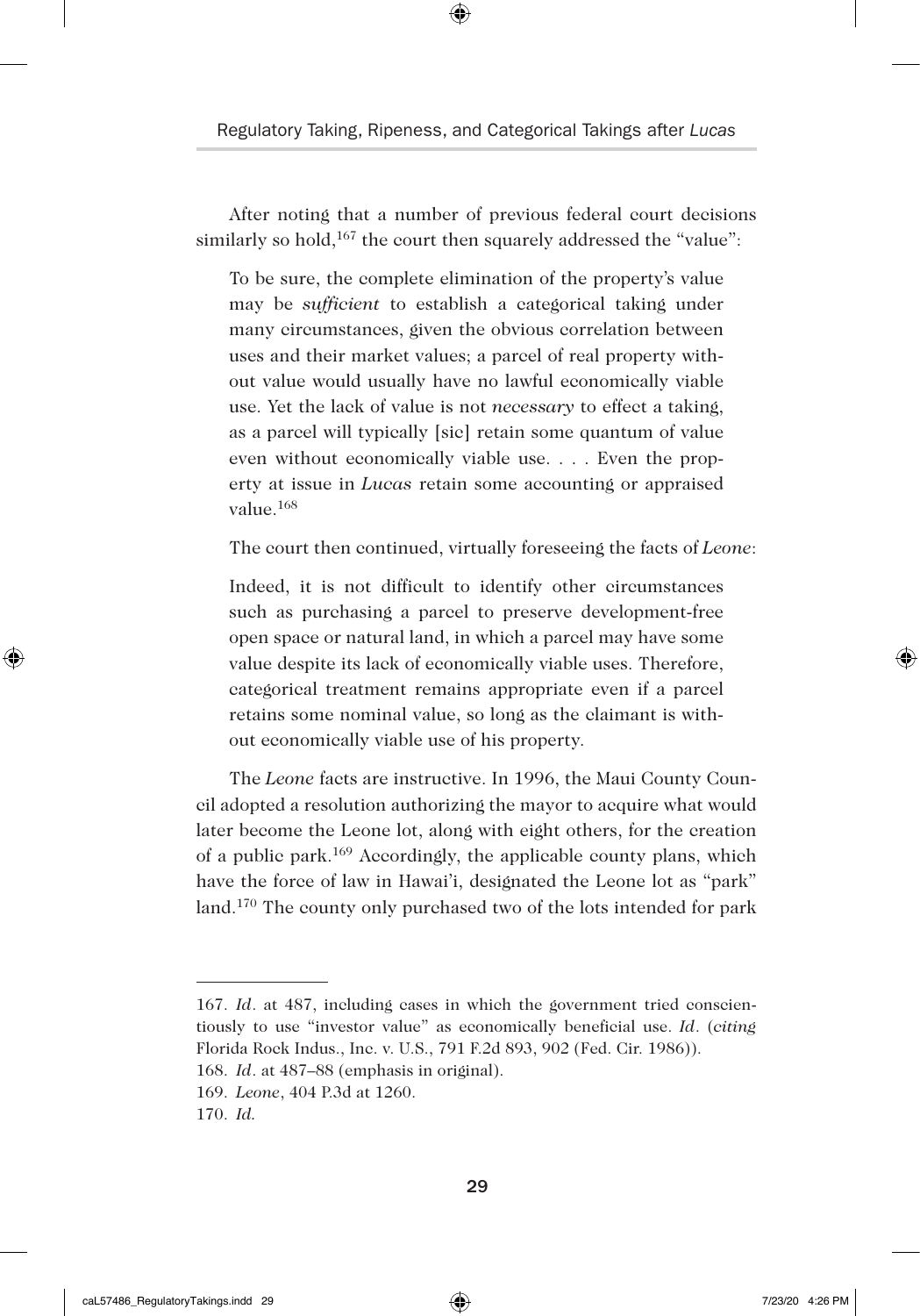use, and the remaining lots were sold to private landowners.171 When the Leones sought a special management area permit in order to construct a single-family house on their single-family lot, purchased for that purpose, the county denied the permit solely on the ground that the property was designated "park" on the applicable county plan, thereby rendering the proposed single-family dwelling inconsistent with that plan.172

Acknowledging that the U.S. Supreme Court in *Lucas* held a regulatory taking "occurs when the 'regulation denies all economically beneficial or productive use of land . . . typically, as here, by requiring land to be left substantially in its natural state,'" the Hawai'i Supreme Court nevertheless upheld a jury verdict against the Leones on the grounds of "conflicting testimony" about the value, not the use, of the Leone parcel.173 The Leones' experts testified "unequivocally . . . that the County's regulations deprived the Leones of all economically beneficial use of their property."174 The county's expert testified, in contrast, that "the property had great 'investment use'" and that "the property had 'tremendous opportunities for increases in value' because it was 'a very scarce commodity' and 'an oceanfront lot on one of the best beaches in south Maui.'"175 After noting that the lot was placed in a family investment trust and that the Leones had placed it on the market for more money than they paid for it (before this 2017 decision denying the Leones a permit to construct a house on it), the court blithely determined "that investment use is a relevant consideration in a takings analysis" which, if true, is a factor only in partial, not total, regulatory takings cases.176 The court held, "[a]s such, there is evidence to support the jury's finding that the property retained some economically beneficial use."177

171. *Id*.

◈

- 175. *Id.*
- 176. *Id.*
- 177. *Id.*

<sup>172.</sup> *Id.* at 1260–61.

<sup>173.</sup> *Id*. at 1270, 1277 (quoting *Lucas*, 505 U.S. at 1015, 1018).

<sup>174.</sup> *Id.* at 1277.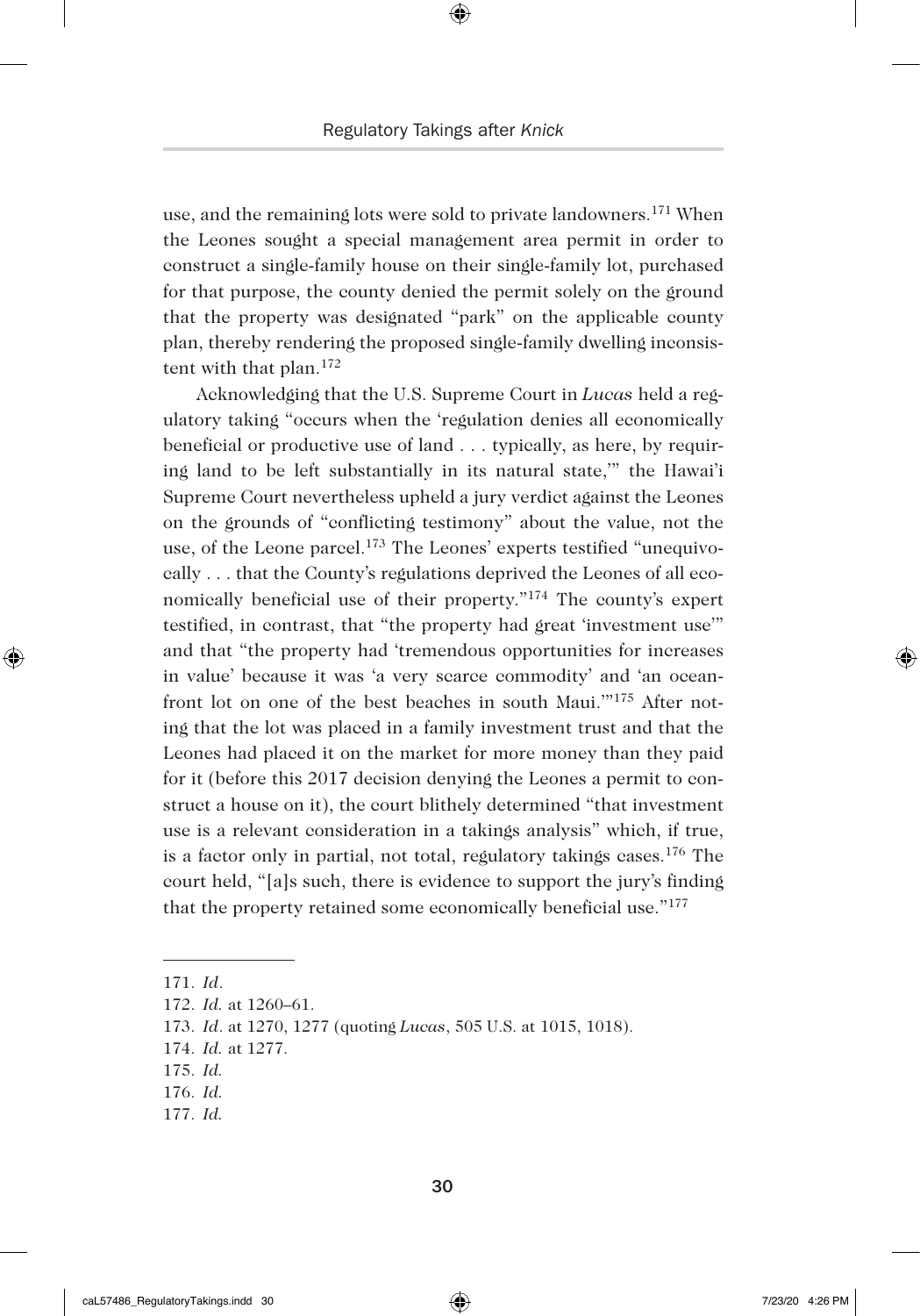The decision is badly flawed on the law. Land always has *some* value. Land being what it is—as Will Rogers once observed, "they ain't making any more of it"—that value tends to rise over time.178 If that increase in value is the equivalent of economically beneficial use—and the virtually identical fact pattern in *Lucas* makes it clear it is not—then there is nothing left of *Lucas* and total, categorical regulatory takings. As long as state courts choose to ignore clear federal precedent in regulatory takings cases, as the Hawai'i Supreme Court has done in *Leone*, there must be an available remedy in federal court. The *Knick* decision opens federal courts to regulatory takings litigation that restores such remedy.179

In sum, the U.S. Supreme Court has reopened the door of federal courts to regulatory taking claims. The need for landowners to pursue a state action remedy—usually compensation—in order to ripen a claim before a federal court as required by *Williamson County* has been eliminated by the *Knick* decision. The Court added that a regulatory taking occurs as soon as the relevant regulation affects the economically beneficial use of the relevant parcel. When state supreme courts ignore federal case law on regulatory takings—as the Hawai'i Supreme Court did in *Leone*—this is a necessary and overdue correction to federal case law on both partial and total regulatory takings. However, the taking of all economic use does not necessarily constitute a Fifth Amendment total or categorical taking. There are—as the Court specifically set out in *Lucas*—exceptions: background principles of a state's law of property and nuisance.

◈

<sup>178.</sup> Peter M. Wolf, Land in America 6 (1981).

<sup>179.</sup> David L. Callies & Ellen R. Ashford, Knick *in Perspective: Restoring Regulatory Takings Remedy in Hawai'i*, 42 U. Haw. L. Rev. 136, 143–45 (2020). However, not all federal courts favor finding a regulatory taking. For arguments and analysis demonstrating that federal courts can be as impervious as state courts in finding regulatory takings and awarding compensation, *see* Greg Stein, *Regulatory Takings and Ripeness in the Federal Courts*, 48 Vanderbilt L. Rev. 1 (1995), and Bethany Berger, Knick v. Township of Scott, Pennsylvania: Not the Revolution Some Hope for and Others Fear, 34 Probate & Property 38 (May/June 2020).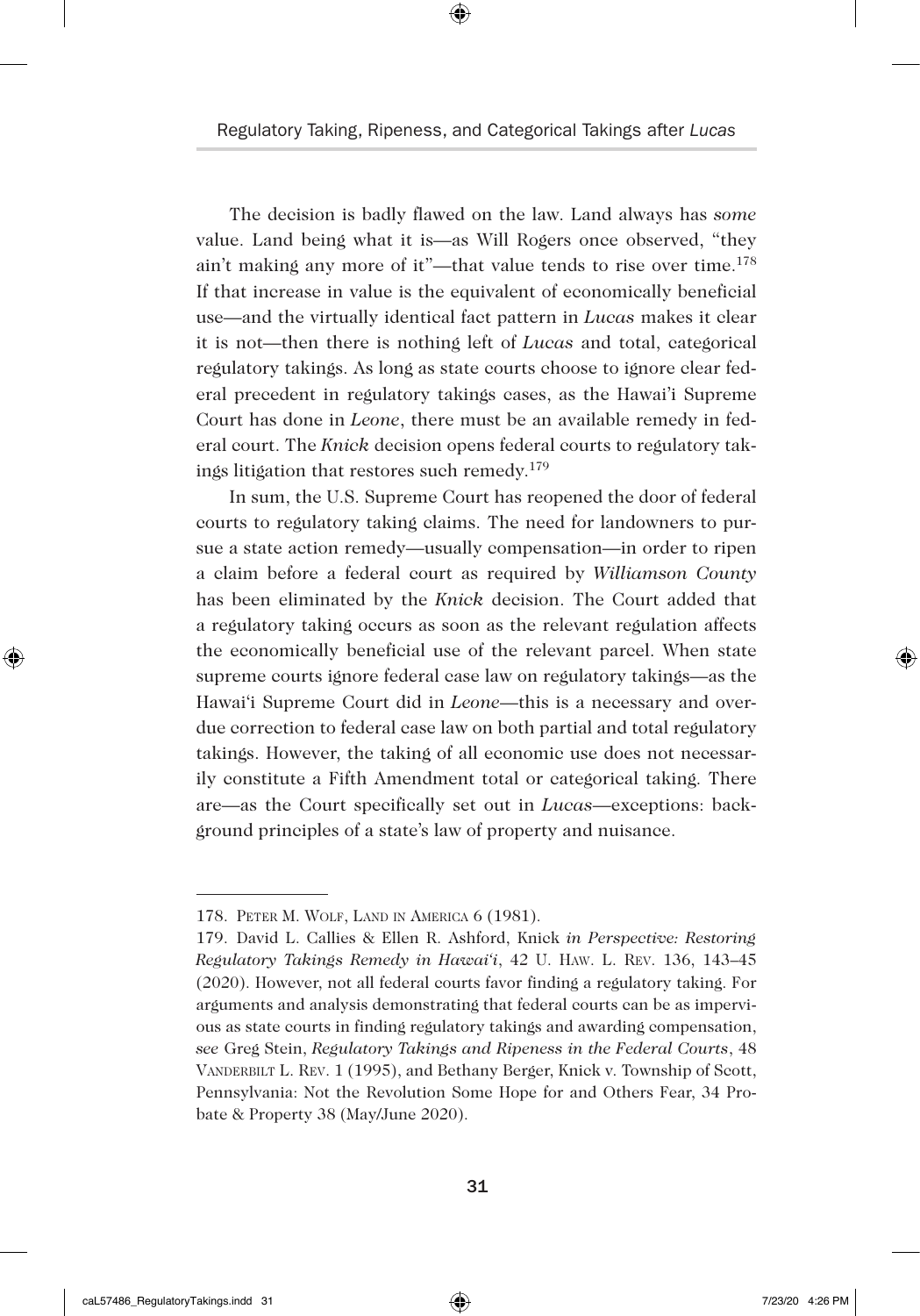Recall that in the 1992 case of *Lucas v. South Carolina Coastal Council*, 180 the U.S. Supreme Court created its now-famous "categorical rule" for regulatory takings. Pursuant to the Fifth Amendment to the U.S. Constitution, the rule requires the government to provide just compensation whenever it denies a property owner all "economically beneficial use" of land.181 Neither the purposes behind the denial nor the circumstances under which the land is acquired can diminish the government's liability.182

The *Lucas* Court did, however, establish two exceptions to the otherwise inflexible "categorical rule," declaring that the rule does not apply if, first, the challenged regulation prevents a nuisance or, second, the regulation is grounded in a state's background principles of property law.183 Nuisance is covered in Chapter 5. Leaving nothing to chance, the *Lucas* Court explained that the nuisance exception would allow the government to prohibit the construction of a power plant on an earthquake fault line or the filling of a lake bed that was likely to result in flood damage to a neighbor without incurring takings liability.184 By contrast, the Court was silent with respect to the meaning of the second exception of "background principles of state property law."185

A major and often unexplored question in takings law is the extent of the background principles exception. The subject is important for two distinct reasons. First, it is not always easy to discern what comprises such background principles. Second, once defined, the principles can, when subject to expansive interpretation, seriously erode the basic *Lucas* doctrine meant to provide compensation for regulatory takings that deprive an owner of all economically beneficial use of land. A related issue is the extent to which background

◈

<sup>180.</sup> 505 U.S. 1003 (1992).

<sup>181.</sup> *Id.* at 1019.

<sup>182.</sup> *See, e.g.*, Palm Beach Isles Assocs. v. United States, 231 F.3d 1354 (Fed. Cir. 2000).

<sup>183.</sup> *Lucas*, 505 U.S. at 1020–32.

<sup>184.</sup> *Id.* at 1029.

<sup>185.</sup> *Id.* at 1029–30.